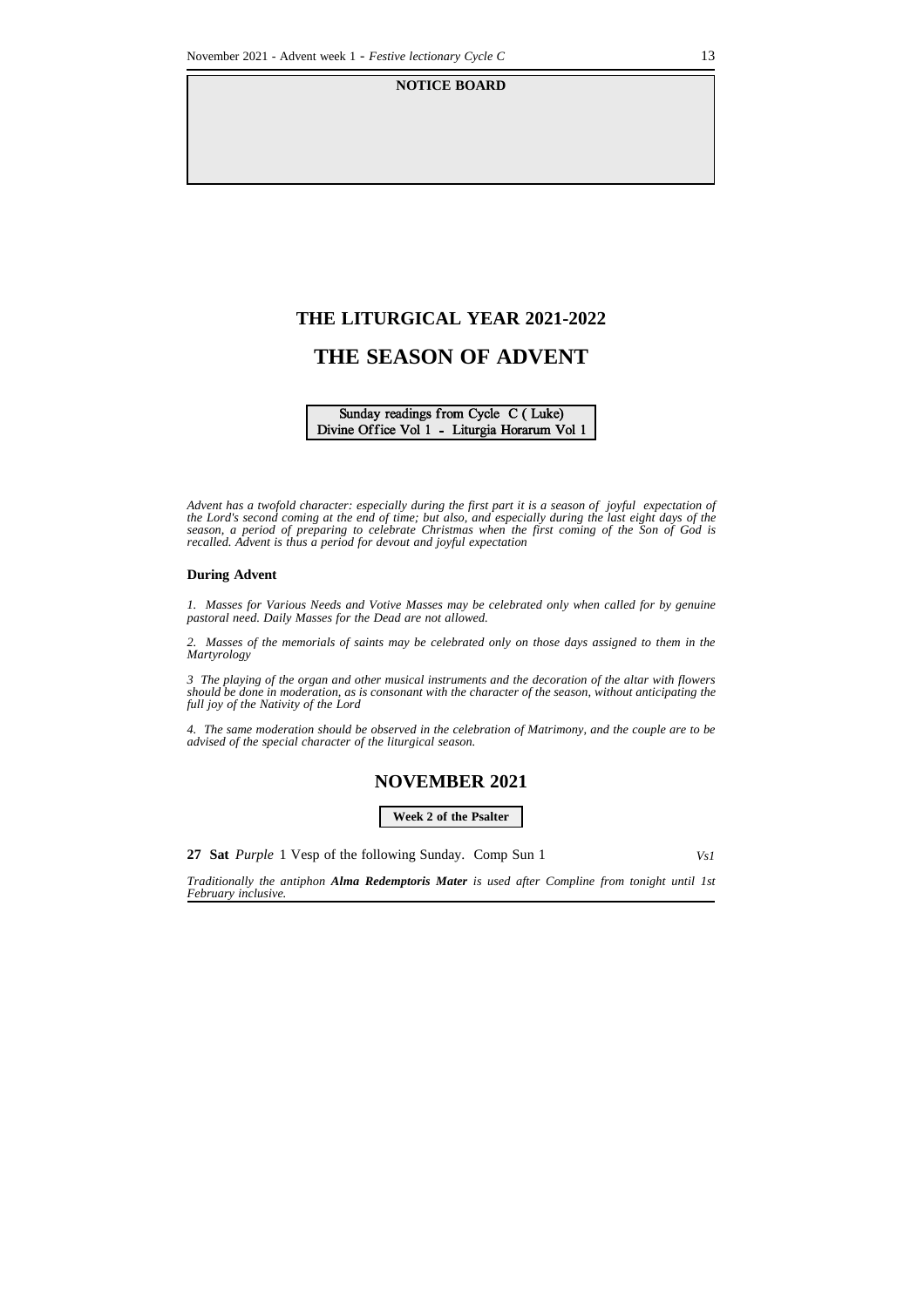#### **3rd: Migrants Day**

*30th: Anniversary - Rev Fr Hubert McNamara (rtd from Sheffield, Carmel Care Centre) 2009 1st: Sheffield, St Francis of Assisi - Dedication of the church (1989)*

**NOTICE BOARD**

### **28 Sun** *Purple* **+ FIRST SUNDAY OF ADVENT**

**Mass:** of the Sunday. No Gl, Cr, Pf of Advent 1 *I Jer 33:14-16. Ps 24:4-5,8-9,10,14. II 1 Thess 3:12 - 4:2. G Lk 21:25-28,34-36 Other Masses are not permitted today, including funeral Masses* **Office:** of the Sunday. Te Deum at OR. Comp Sun 2 *ORs1,Ls1,Hs1,Vs1*

**29 Mon***Purple* **Advent Weekday Mass:** of the weekday. Pf of Advent 1 *I Is 2:1-5. Ps 121:1-2,4-5,6-9. G Mt 8:5-11*

**Office:** of the weekday *ORw1,Lw1,Hw1,Vw1* 

#### **30 Tue** *Red* ST ANDREW, APOSTLE. PATRON OF SCOTLAND. *feast* **Mass:** of the feast (National Proper). Gl, Pf of Apostles

*I Wis 3:1-9 or Rom 10:9-18. Ps 30:3-4,6,8,17,21. G Mt 4:18-22 Masses for the dead are not permitted, except funeral Masses*

**Office:** of the feast. Te Deum at OR. *ORc,Ls1,Hw1,Vc*

#### **DECEMBER 2021**

*Devotion: The Immaculate Conception of Our Lady*

| 1 Wed Purple Advent Weekday                 |                                    |
|---------------------------------------------|------------------------------------|
| <b>Mass:</b> of the weekday. Pf of Advent 1 | I Is 25:6-10. Ps 22. G Mt 15:29-37 |
| <b>Office:</b> of the weekday.              | ORw1.Lw1.Hw1.Vw1                   |
|                                             |                                    |

**2 Thu** *Purple* **Advent Weekday Mass:** of the weekday. Pf of Advent 1 *I Is 26:1-6. Ps 117:1,8-9,19-21,25-27. G Mt 7:21,24-27* **Office:** of the weekday  $ORw1, Lw1, Hw1, Vw1$ 

**3 Fri** *White* **St Francis Xavier, priest.** *memorial* **[First Friday] Mass:** of the memorial. Pf of Advent 1 *I Is 29:17-24. Ps 26:1,4,13-14. G Mt 9:27-31* **Office:** of the memorial *ORw1,Lw1,Hw1,Vw1* 

*Purple* 1 Vesp of the following Sunday. Comp Sun 1 *Vs2* **4 Sat** *Purple* **Advent Weekday** or *White* **St John Damascene, priest, doctor of the Church Mass:** of the weekday or memorial. Pf of Advent 1 *I Is 30:19-21,23-26. Ps 146:1-6. G Mt 9:35 - 10:1,6-8* **Office:** of the weekday, or memorial *ORw1,Lw1,Hw1* **Week 2 of the Psalter**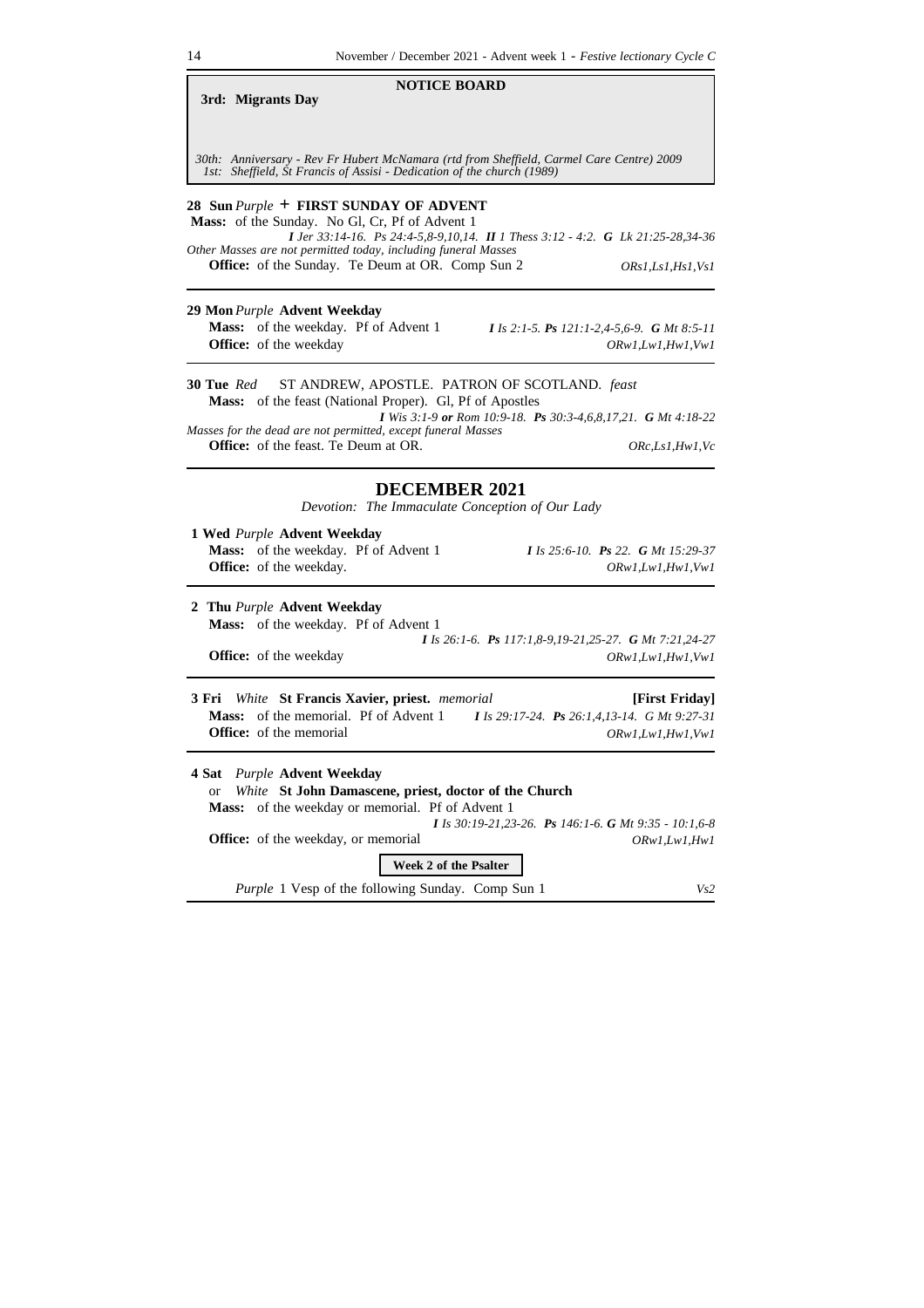**NOTICE BOARD 5th: Bible Sunday** *5th: High Green - Dedication of the church (1999) 5th: Anniversary: Rev Fr Reginald Bessler (rtd from Rotherham, Immaculate Conception)2014 6th: Anniversary: Rev Fr Constantine Dolan (Worksp, St Mary) 1981 8th: Anniversary: Rev Fr Michael Walsh CM (Sheffield, St Vincent) 1991* **5 Sun** *Purple* **+ SECOND SUNDAY OF ADVENT Mass:** of the Sunday. No Gl, Cr, Pf of Advent 1 *I Bar 5:1-9. Ps 125. II Phil 1:3-6,8-11. G Lk 3:1-6 Other Masses are not permitted today, including funeral Masses* **Office:** of the Sunday. Te Deum at OR. Comp Sun 2 *ORs2,Ls2,Hs2,Vs2* **6 Mon** *Purple* **Advent Weekday** or *White* **St Nicholas, bishop Mass:** of the weekday, or memorial. Pf of Advent 1 *I Is 35:1-10. Ps 84:9-14 G Lk 5:17-26* **Office:** of the weekday, or memorial *ORw2,Lw2,Hw2,Vw2* **7 Tue** *White* **St Ambrose, bishop.** *memorial* **Mass:** of the memorial. Pf of Advent 1 *I Is 40:1-11. Ps 95:1-3,10-13. G Mt 18:12-14* **Office:** of the memorial *ORw2,Lw2,Hw2 White* 1 Vesp of the following solemnity. Comp Sun 1 *Vc* **8 Wed** *White* **THE IMMACULATE CONCEPTION OF THE BLESSED VIRGIN MARY.** *solemnity Mass:* of the solemnity. Gl, Cr, Pf of the Immaculate Conception *I Gen 3:9-15,20. Ps 97:1-4. II Eph 1:3-6,11-12. G Lk 1:26-38 Other Masses are not permitted, except funeral Masses* **Office:** of the solemnity. Te Deum at OR. Comp Sun 2 *ORc,Ls1,Hcp,Vc***9 Thu** *Purple* **Advent Weekday** or *White* **St John Diego Cuauhtlatoatzin Mass:** of the weekday, or memorial. Pf of Advent 1 *I Is 41:13-20. Ps 144:1,9-13 G Mt 11:11-15* **Office:** of the weekday, or memorial *ORw2,Lw2,Hw2,Vw2* **10 Fri** *Purple* **Advent Weekday** or *White* **Our Lady of Loreto** *I Is 48:17-19. Ps 1:1-4,6. G Mt 11:16-19. G Mt 18:12-14* **Mass:** of the weekday, or memorial, Pf of Advent 1 or of BVM **Office:** of the weekday, or memorial *ORw2,Lw2,Hw2,Vw2* 11 **Sat** *Purple* **Advent Weekday** *I* or *Red* **St Damasus I, pope, martyr Mass:** of the weekday, or memorial . Pf of Advent 1 *Ecclus 48:1-4,9-11. Ps 79:2-3,15-16,18-19. G Mt 17:10-13* **Office:** of the weekday, or memorial *ORw2,Lw2,Hw2* Week 3 of the Psalter *Purple* 1 Vesp of the following Sunday. Comp Sun 1 *Vs3 From 1 Vesp and throughout tomorrow rose-coloured vestments may be worn, the organ and other musical instruments may be played.*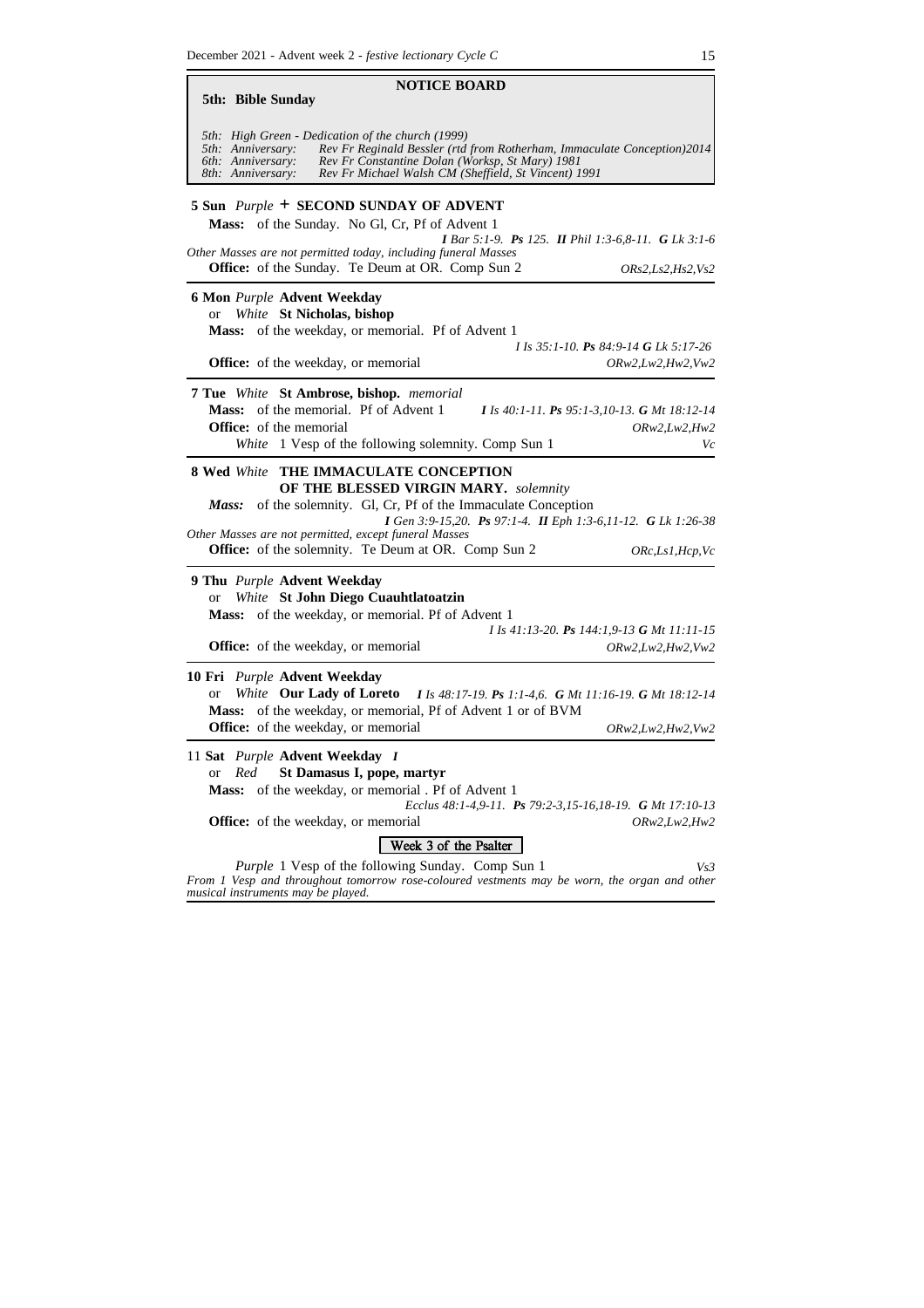| <b>NOTICE BOARD</b><br><b>14th: Priests' Deanery Conferences</b><br>19th: Day of Prayer for Expectant Mothers (next week)                                                                                                                                                                                                                                                                                                                                                                                                                                                                                                                                                                                                                 |
|-------------------------------------------------------------------------------------------------------------------------------------------------------------------------------------------------------------------------------------------------------------------------------------------------------------------------------------------------------------------------------------------------------------------------------------------------------------------------------------------------------------------------------------------------------------------------------------------------------------------------------------------------------------------------------------------------------------------------------------------|
| 14th: Anniversary:<br>Rt Rev Bishop Gerald Moverley 1996<br>Rev Fr James Flynn rtd from Woodlands) 1986<br>17th: Anniversary:                                                                                                                                                                                                                                                                                                                                                                                                                                                                                                                                                                                                             |
| 12 Sun Purple or Rose + THIRD SUNDAY OF ADVENT (GAUDETE SUNDAY)<br>Mass: of the Sunday. No Gl, Cr, Pf of Advent 1<br><b>I</b> Zeph 3:14-18. <b>Ps</b> Is 12:2-6. <b>II</b> Phil 4:4-7. <b>G</b> Lk 3:10-18<br>Other Masses are not permitted today, including funeral Masses<br><b>Office:</b> of the Sunday. Te Deum at OR. Comp Sun 2<br><i>ORs3,Ls3,Hs3,Vs3</i>                                                                                                                                                                                                                                                                                                                                                                        |
| 13 Mon Red<br><b>St Lucy, virgin, martyr.</b> memorial<br>Mass: of the memorial. Pf of Advent 1<br>I Num 24:2-7,15-17. Ps 24:4-9. G Mt 21:23-27<br><b>Office:</b> of the memorial Proper ants at Ban and Mag<br>ORw3, Lw3, Hw3, Vw3                                                                                                                                                                                                                                                                                                                                                                                                                                                                                                       |
| 14 Tue White St John of the Cross, priest, doctor of the Church. memorial<br>Mass: of the memorial. Pf of Advent 1<br>I Zeph 3:1-2,9-13. Ps 33:2-3,6-7,16,18-19,23. G Mt 21:28-32<br><b>Office:</b> of the memorial<br>ORw3, Lw3, Hw3, Vw3                                                                                                                                                                                                                                                                                                                                                                                                                                                                                                |
| 15 Wed Purple Advent Weekday<br>Mass: of the weekday. Pf of Advent 1<br>I Is $45:6-8,18,21-26$ . Ps $84:9-14$ . G Lk 7:19-23<br><b>Office:</b> of the weekday<br>ORw3, Lw3, Hw3, Vw3                                                                                                                                                                                                                                                                                                                                                                                                                                                                                                                                                      |
| 16 Thu Purple Advent Weekday<br>Mass: of the weekday. Pf of Advent 1<br>I Is 54:1-10. Ps 29:2,4-6,11-13. G Lk 7:24-30<br>Office: of the weekday<br>ORw3, Lw3, Hw3, Vw3                                                                                                                                                                                                                                                                                                                                                                                                                                                                                                                                                                    |
| From 17-24 December<br>1. On weekdays the Mass, with its associated readings, assigned to the <b>date</b> is celebrated - the Masses<br>assigned to the third week of Advent are omitted.<br>2. The weekdays of Advent from 17 to 24 December take precedence over the memorials of Saints,<br>which may be celebrated only as commemorations (see Introductory Notes, page 3).<br>4. Only when a genuine need or pastoral advantage requires it may an appropriate Mass for various<br>needs and occasions be celebrated. Votive Masses and Daily Masses for the dead are prohibited<br>3. In the Office there are proper parts for this period of Advent. The antiphons of the psalms and<br>canticles at Lauds and Vespers are proper. |
| 17 Fri <i>Purple</i> Advent Weekday<br><b>Mass:</b> of the weekday. Pf of Advent 2<br>I Gen $49:2,8-10$ . Ps $71:1-4,7-8,17$ . G Mt $1:1-17$<br><b>Office:</b> of the weekday<br>ORw3, Lw3, Hw3, Vw3                                                                                                                                                                                                                                                                                                                                                                                                                                                                                                                                      |
| 18 Sat Purple Advent Weekday<br>Mass: of the weekday. Pf of Advent 2<br><b>I</b> Jer 23:5-8. <b>Ps</b> 71:1-2,12-13,18-19. <b>G</b> Mt 1:18-24<br><b>Office:</b> of the weekday<br>ORw3,Lw3,Hw3<br>Week 4 of the Psalter                                                                                                                                                                                                                                                                                                                                                                                                                                                                                                                  |
| <i>Purple</i> 1 Vesp of the following Sunday. Comp Sun 1<br>Vs4                                                                                                                                                                                                                                                                                                                                                                                                                                                                                                                                                                                                                                                                           |
|                                                                                                                                                                                                                                                                                                                                                                                                                                                                                                                                                                                                                                                                                                                                           |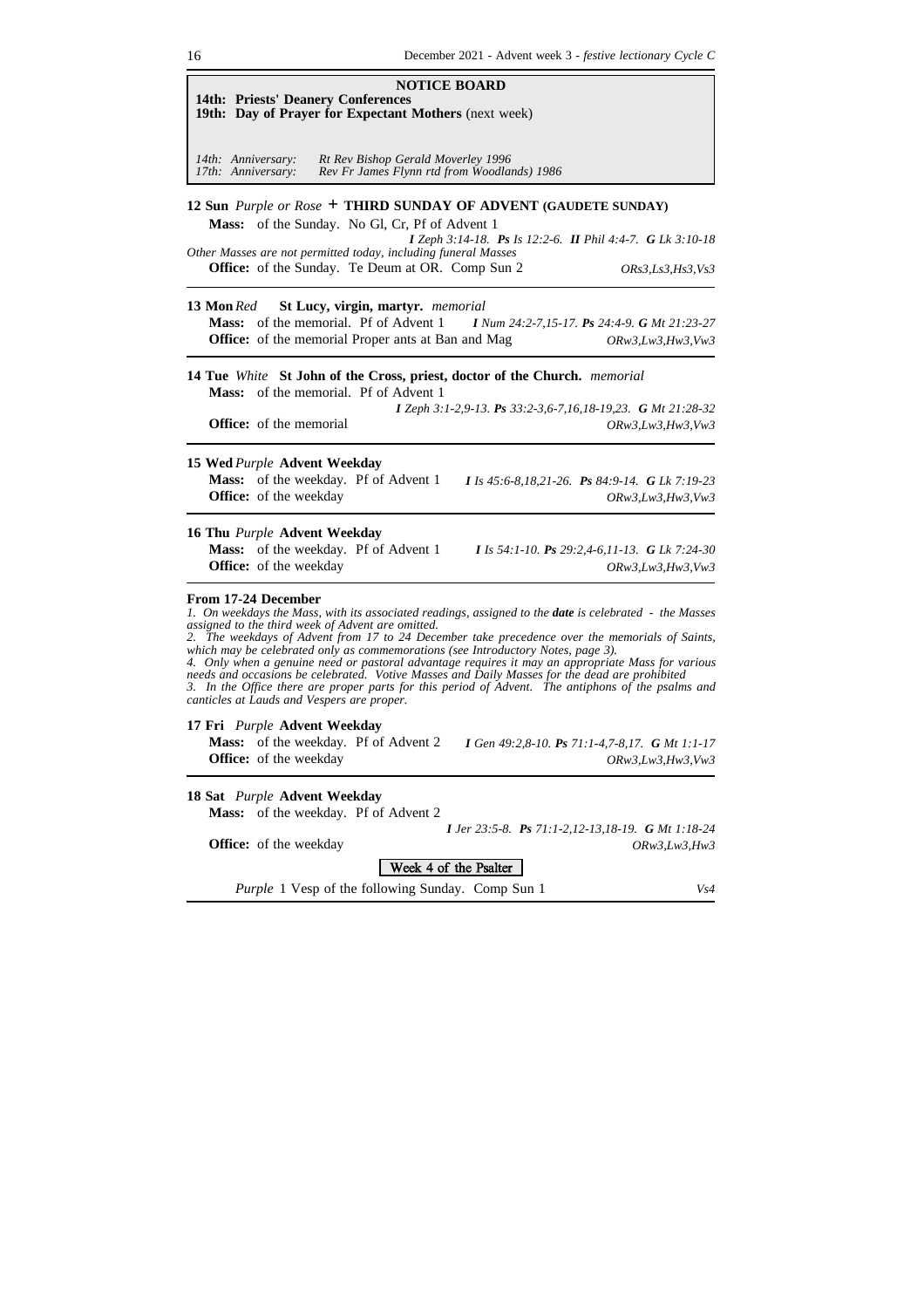

**20 Mon***Purple* **Advent Weekday Mass:** of the weekday. Pf of Advent 2 *I Is 7:10-14. Ps 23:1-6. G Lk 1:26-38*

**Office:** of the weekday *ORw3,Lw3,Hw3,Vw3* 

**21 Tue** *Purple* **Advent Weekday**

(St Peter Canisius, priest, doctor of the Church - *optional commemoration*) **Mass:** of the weekday. Pf of Advent 2 *I Song 2:8-14 or Zeph 3:14-18. Ps 32:2-3,11-12,20-21. G Lk 1:39-45* **Office:** of the weekday *ORw3,Lw3,Hw3,Vw3* 

#### **22 Wed** *Purple* **Advent Weekday**

**Mass:** of the weekday. Pf of Advent 2 *I 1 Sam 1:24-28. Ps 1 Sam 2:1,4-8. G Lk 1:46-56* **Office:** of the weekday  $ORw4, Lw4, Hw4, Vw4$ 

#### **23 Thu** *Purple* **Advent Weekday**

(St John of Kenty, priest - *optional commemoration [proper ants]*) **Mass:** of the weekday. Pf of Advent 2 *I Mal 3:1-4,23-24. Ps 24:4-5,8-9,10,14. G Lk 1:57-66* **Office:** of the weekday *ORw4,Lw4,Hw4,Vw4*

#### **24 Fri** *Purple* **Advent Weekday**

**Mass:** of the morning. Pf of Advent 2 *I 2 Sam 7:1-5,8-12,14,16. Ps 88:2-5,27,29. G Lk 1:67-79* **Office:** of the weekday *ORw4,Lw4,Hw4*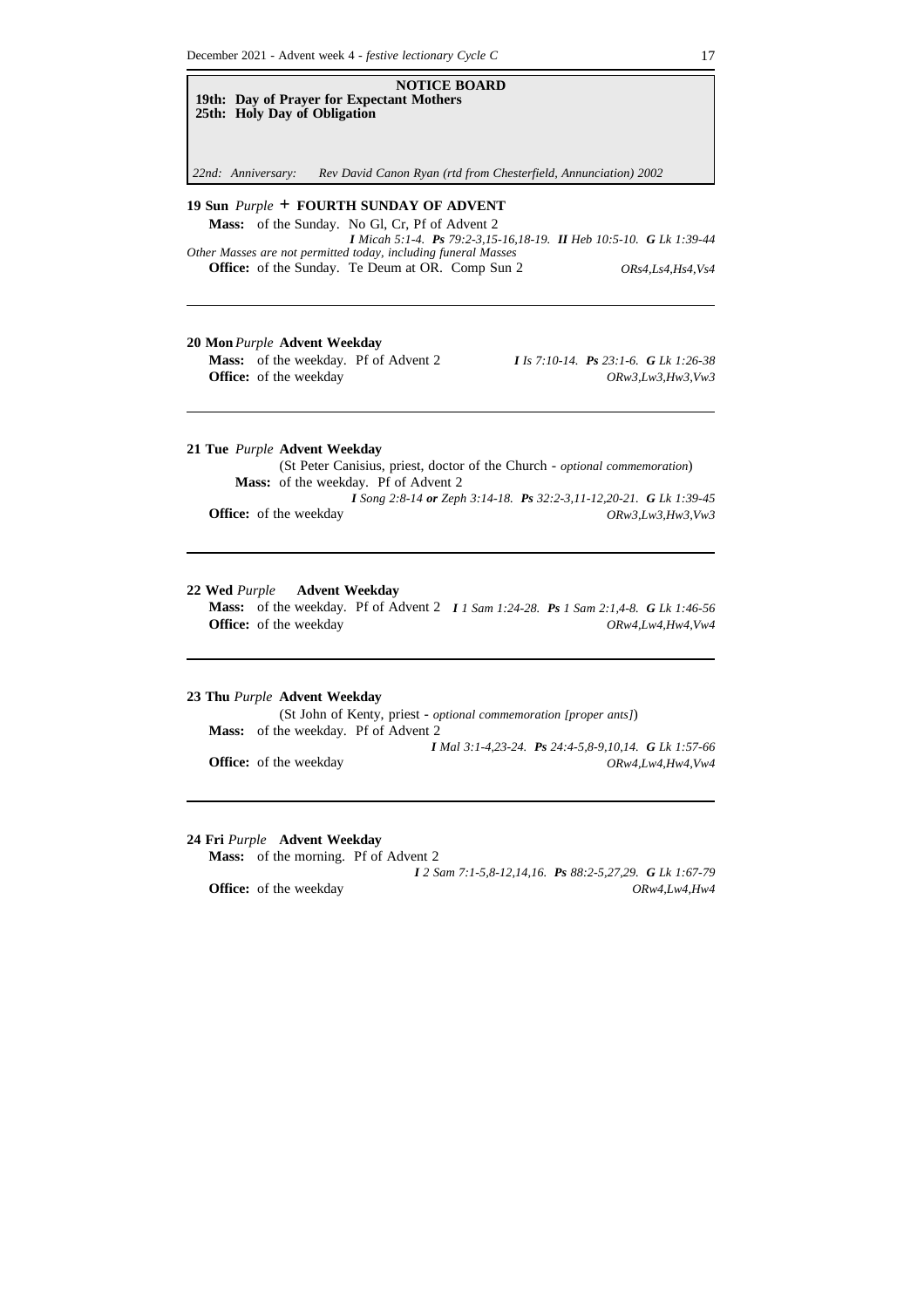#### **NOTICE BOARD**

## **THE SEASON OF CHRISTMAS**

*The Church considers the Christmas Season, celebrating the birth of the Lord and his early manifestation, second in importance only to the annual celebration of the Paschal Mystery*

**24 Fri** *White* **+ THE BIRTH OF THE LORD.** *solemnity*

**Evening Mass of the Vigil.** Gl, Cr, Pf of Christmas. Proper *Communicantes* in EP 1 *I Is 62:1-5. Ps 88:4-5,16-17,27,29. II Acts 13:16-17,22-25. G Mt 1:1-25 or Mt 1:18-25*

On this solemnity all kneel during the Creed at the words "and by the Holy Spirit ... and became man" 1 Vesp of the solemnity. Comp Sun 1 (omitted by those who will attend

the night Vigil) *Vp*

**25 Sat Mass of the Solemnity.** Gl, Cr, Pf of Christmas.Proper *Communicantes* in EP 1 Rules for the Creed as at the Vigil Mass

*Night: I Is 9:1-7. Ps 95:1-3,11-13. II Tit 2:11-14. G Lk 2:1-14*

*Dawn: I Is 62:11-12. Ps 96:1,6,11-12. II Tit 3:4-7. G Lk 2:15-20 Day: I Is 52:7-10. Ps 97:1-6. II Heb 1:1-6. G Jn 1:1-18 or Jn 1:1-5,9-14*

*Proper texts are provided for Masses during the night, at dawn and during the day.*

*For pastoral reasons the readings may be interchanged. Priests may celebrate three Masses today, but only at the correct times. A stipend may be accepted for each Mass. Those who celebrate only one or two Masses use the texts provided for the time of day.*

*Other Masses are not permitted today, including funeral Masses*

**Office:** of the solemnity. Te Deum at OR. Comp Sun 2 *ORp,Ls1,Hp,Vp* It is appropriate that the Office of Readings be celebrated with the people before the Night Mass in *accordance with the rubrics in the Breviary*

**Week 1 of the Psalter**

**26 Sun** *White* **+** 1st Sunday after Christmas THE HOLY FAMILY OF JESUS MARY AND JOSEPH. *feast* **Mass:** of the feast. Gl, Cr, Pf of Christmas. Proper *Communicantes* in EP 1 *I Ecclus 3:2-6,12-14. Ps 127:1-5. II Col 3:12-21. G Mt 2:13-15,19-23 or ad lib I 1 Sam 1:20-22,24-28. Ps 83:2-3,5-6,9-10. II 1 Jn 3:1-2,21-24. G Lk 2:41-52 Masses for the dead are not permitted today, except funeral Masses* **Office:** of the feast. Te Deum at OR. Comp Sun 2 *ORp,Ls1,Hs1,Vc*

**27 Mon** *White* ST JOHN, APOSTLE, EVANGELIST. *feast* **Mass:** of the feast. Gl, Pf of Christmas. Proper *Communicantes* in EP 1 *I 1 Jn 1:1-4. Ps 96:1-2,5-6,11-12. G Jn 20:2-8 Masses for the dead are not permitted today, except funeral Masses* **Office:** of the feast. Te Deum at OR *White* Vesp of the Octave. Comp Sun 1 or 2 *ORc,Ls1,Hw1,Vp*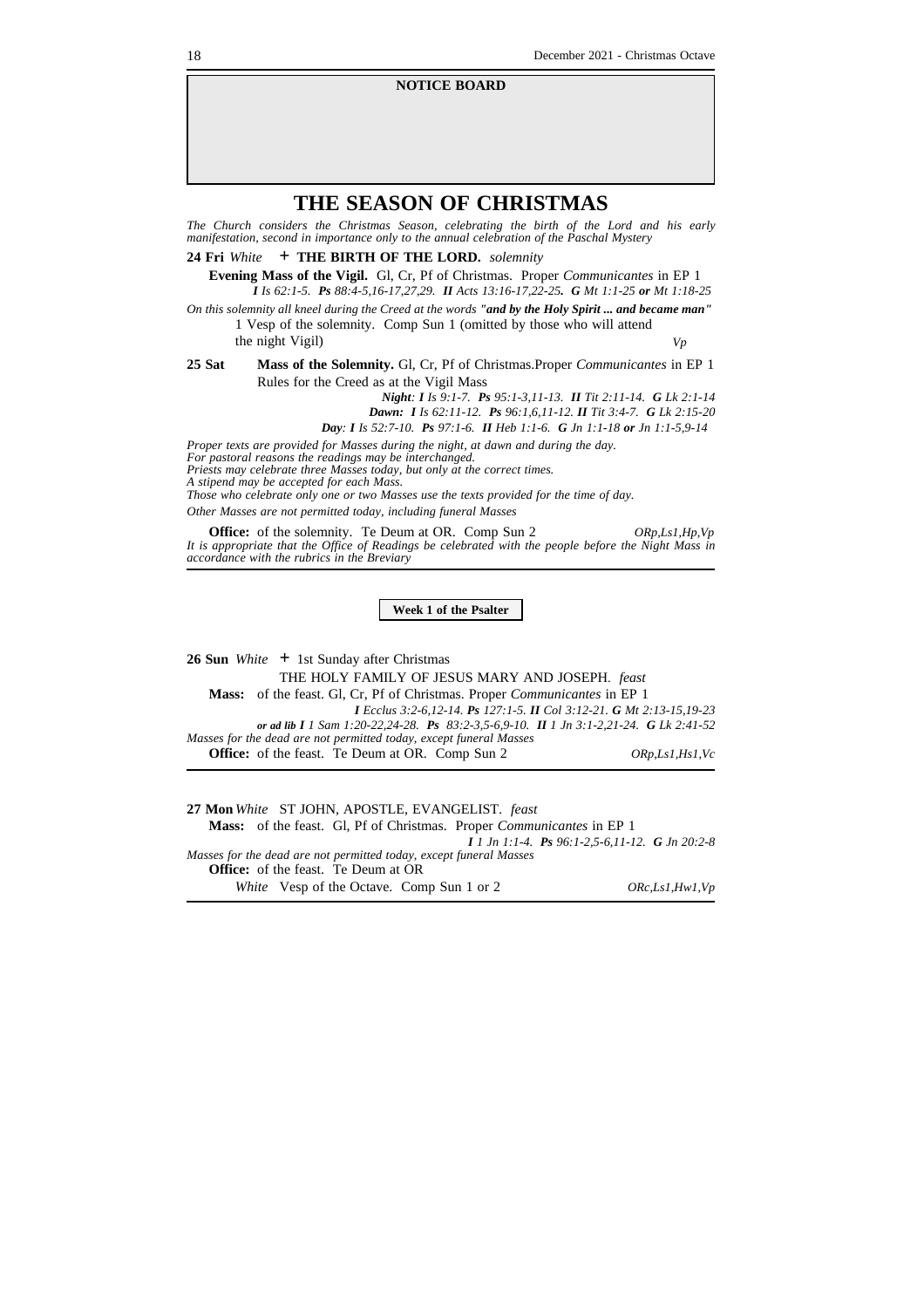Ē

|                                                                | NUTIUE DUAKD                                                                                                                                                                                                                                                                                                                                                |                                                                     |
|----------------------------------------------------------------|-------------------------------------------------------------------------------------------------------------------------------------------------------------------------------------------------------------------------------------------------------------------------------------------------------------------------------------------------------------|---------------------------------------------------------------------|
| 28th: Anniversary:<br>28th: Anniversary:<br>29th: Anniversary: | Rev Fr Tony Flynn (Rtd from Rotherham, St Bede) 1998<br>Rev Fr Anthony Attree (rtd from Worsborough Bridge) 2017<br>Rev Deacon Bernard Gerrard (Sheffield, St Thomas More) 2004                                                                                                                                                                             |                                                                     |
| 28 Tue Red                                                     | THE HOLY INNOCENTS, MARTYRS. feast<br>Mass: of the feast. Gl, Pf of Christmas. Proper Communicantes in EP 1<br>Masses for the dead are not permitted today, except funeral Masses<br><b>Office:</b> of the feast. Te Deum at OR<br>White 1 Vesp of the following feast. Comp Sun 1                                                                          | I 1 Jn 1:5 - 2:2. Ps 123:2-5,7-8. G Mt 2:13-18<br>ORc, Ls1, Hw1, Vp |
| 29 Wed Red                                                     | ST THOMAS OF CANTERBURY, BISHOP, MARTYR. feast<br>PATRON OF THE PASTORAL CLERGY OF ENGLAND<br><b>Mass:</b> of the feast. Gl, Pf of Christmas. Proper <i>Communicantes</i> in EP 1<br>I Col 1:24-29. Ps 22. G Lk 22:24-30 or Mt 10:28-33<br>Masses for the dead are not permitted today, except funeral Masses<br><b>Office:</b> of the feast. Te Deum at OR |                                                                     |
|                                                                | White Vesp of the Octave. Comp Sun 1 or 2                                                                                                                                                                                                                                                                                                                   | ORc, Ls1, Hw1, Vp                                                   |
|                                                                | <b>30 Thu White SIXTH DAY OF THE OCTAVE OF CHRISTMAS</b><br><b>Mass:</b> of the Octave. Gl, Pf of Christmas. Proper <i>Communicantes</i> in EP 1<br>Masses for the dead are not permitted today, except funeral Masses<br><b>Office:</b> of the Octave. Te Deum at OR. Comp Sun 1 or 2                                                                      | $I$ 1 Jn 2:12-17. Ps 95:7-10. G Lk 2:36-40<br>ORp, Ls1, Hw1, Vp     |
| 31 Fri White                                                   | SEVENTH DAY OF THE OCTAVE OF CHRISTMAS<br>(St Silvester I, pope - optional commemoration)<br><b>Mass:</b> of the Octave. Gl, Pf of Christmas. Proper <i>Communicantes</i> in EP 1<br>Masses for the dead are not permitted today, except funeral Masses<br><b>Office:</b> of the Octave. Te Deum at OR                                                      | $I$ 1 Jn 2:18-21. Ps 95:1-2,11-13. G Jn 1:1-18                      |

**NOTICE BOARD**

1 Vesp of the following solemnity. Comp Sun 1 *ORp,Ls1,Hw1,Vc*

### **JANUARY 2022**

*Devotion: The Holy Name of Jesus*

**1 Sat** *White* The Octave Day of Christmas. **MARY, HOLY MOTHER OF GOD.** *solemnity* **Mass:** of the solemnity. Gl, Cr, Pf of BVM. Proper *Communicantes* in EP 1 *I Num 6:22-27. Ps 66:2-3,5,6,8. II Gal 4:4-7. G Lk 2:16-21 Other Masses are not permitted today, except funeral Masses* **Office:** of the solemnity. Te Deum at OR. Comp Sun 2 *ORp,Ls1,Hcp,Vc* The Christmas Octave ends after Vespers today

**Week 2 of the Psalter**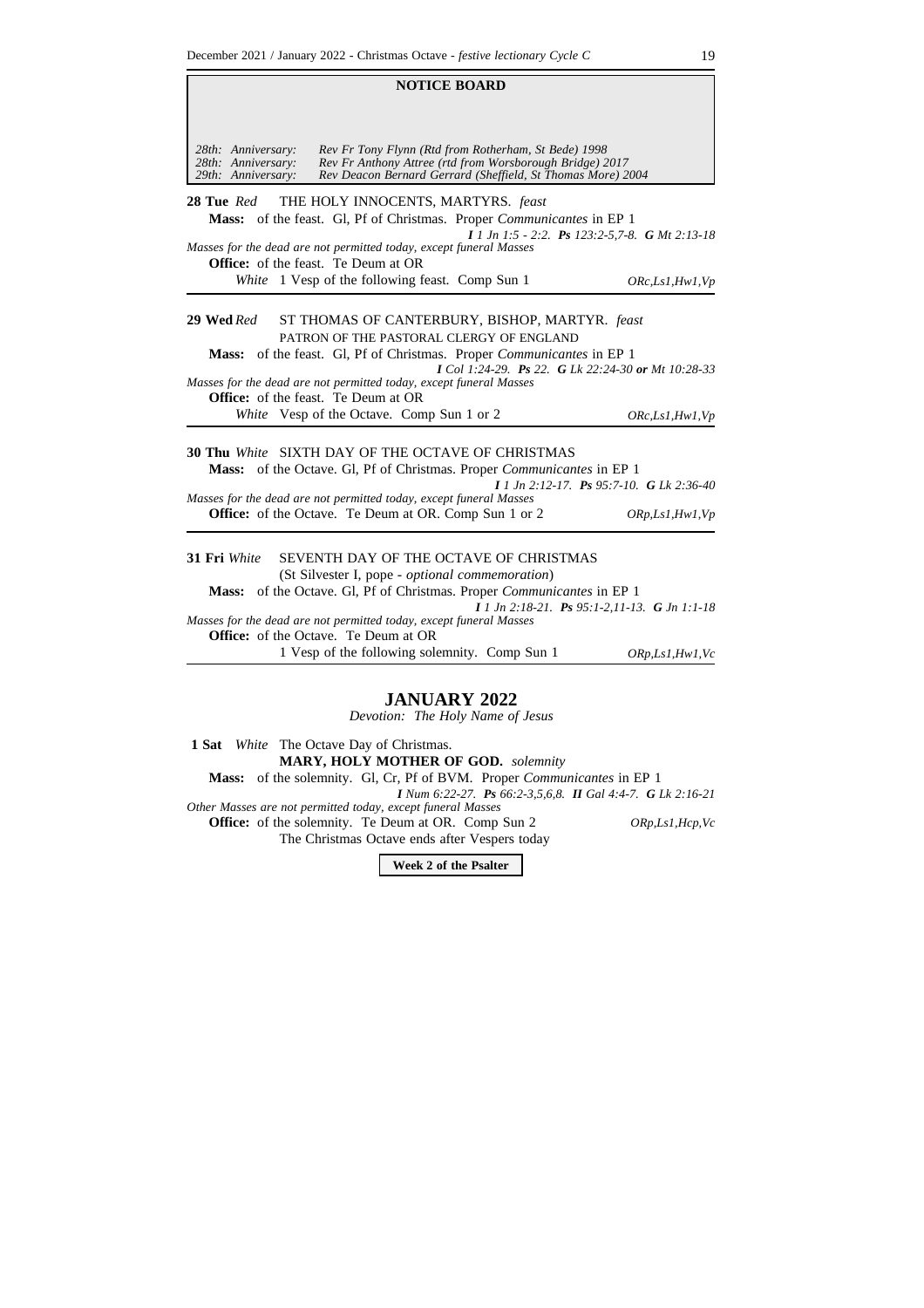| <b>NOTICE BOARD</b><br>6th: Holy Day of Obligation                                                                                                                                                                                                                                                                                                                                                                                                                                                  |                                                                              |
|-----------------------------------------------------------------------------------------------------------------------------------------------------------------------------------------------------------------------------------------------------------------------------------------------------------------------------------------------------------------------------------------------------------------------------------------------------------------------------------------------------|------------------------------------------------------------------------------|
| 3rd: Rev Fr Robert Woodbridge (rtd from Hathersage)1994<br>3rd: Rev Fr Philip Kelly (rtd from Darton) 1997                                                                                                                                                                                                                                                                                                                                                                                          |                                                                              |
| 2 Sun White + SECOND SUNDAY AFTER CHRISTMAS<br>Mass: of the Sunday. Gl, Cr, Pf of Christmas<br>I Ecclus 24:1-2,8-12. Ps 147:12-15,19-20. II Eph 1:3-6,15-18. G Jn 1:1-18 or Jn 1:1-5,9-14<br>Other Masses are not permitted today, except funeral Masses<br>Office: of the Sunday. Te Deum at OR. Comp Sun 2                                                                                                                                                                                        | ORS2, Ls2, Hs2, Vs2                                                          |
| <b>During Christmastide</b><br>Masses for Various Needs, Votive Masses may be celebrated only when called for by a genuine<br>pastoral need. Daily Masses for the Dead are not allowed.<br>$\hat{P}$ . Masses of the memorials of the saints may be celebrated only on those days assigned to them in the<br>Martyrology.<br>3. In the Office the Invitatory Antiphon, the hymns and the antiphon at the Middle Hour are taken from<br>the Proper of Seasons before or after Epiphany respectively. |                                                                              |
| 3 Mon White Christmastide Weekday<br><b>White</b> The Most Holy Name of Jesus<br>or<br>Mass: of the weekday, or memorial Pf of Christmas<br><b>Office:</b> of the weekday, or memorial                                                                                                                                                                                                                                                                                                              | $I$ 1 Jn 2:29 - 3:6. Ps 97:1,3-6. G Jn 1:29-34<br>ORw2, Lw2, Hw2, Vw2        |
| 4 Tue White Christmastide Weekday<br>Mass: of the weekday. Pf of Christmas<br>Office: of the weekday                                                                                                                                                                                                                                                                                                                                                                                                | I 1 Jn 3:7-10. Ps 97:1.7-9. G Jn 1:35-42<br>ORw2, Lw2, Hw2, Vw2              |
| 5 Wed White Christmastide Weekday<br>Mass: of the weekday. Pf of Christmas.<br><b>Office:</b> of the weekday.<br>White 1 Vesp of the following solemnity. Comp Sun 1                                                                                                                                                                                                                                                                                                                                | $I 1 Jn 3:11-21$ . Ps 99. G Jn 1:43-51<br>ORw2.Lw2,Hw2<br>Vp                 |
| <b>6 Thu White + THE EPIPHANY OF THE LORD.</b> solemnity<br><b>Mass:</b> of the solemnity. Gl, Cr, Pf of Epiphany. Proper <i>Communicantes</i> in EP 1<br>I Is 60:1-6. Ps 71:1-2,7-8,10-13. II Eph 3:2-3,5-6. G Mt 2:1-12<br>Other Masses are not permitted today, including funeral Masses<br>The dates of the more important moveable feasts occuring this year may be announced after the Gospel<br>at Mass (see page 7).<br><b>Office:</b> of the solemnity. Te Deum at OR. Comp Sun 2          | ORp, Ls1, Hp, Vp                                                             |
| White Christmastide Weekday<br>7 Fri<br>White St Raymond of Penyfort, priest<br><b>or</b><br>of the weekday, or memorial. Pf of Epiphany, or of Christmas.<br>Mass:<br>Office: of the weekday, or memorial.                                                                                                                                                                                                                                                                                         | $11$ Jn 3:22 - 4:6. Ps 2:7-8,10-11<br>G Mt 4:12-17,23-25<br>ORw2.Lw2,Hw2,Vw2 |
| White Christmastide Weekday<br>8 Sat<br>of the weekday. Pf of Epiphany, or of Christmas.<br>Mass:<br><b>Office:</b> of the weekday.                                                                                                                                                                                                                                                                                                                                                                 | $I$ 1 Jn 4:7-10. Ps 71:1-4.7-8<br>G Mk 6:34-44<br>ORw2.Lw2,Hw2               |
| Week 3 of the Psalter<br>1 Vesp of the following feast. Comp Sun 1<br>White                                                                                                                                                                                                                                                                                                                                                                                                                         | Vp                                                                           |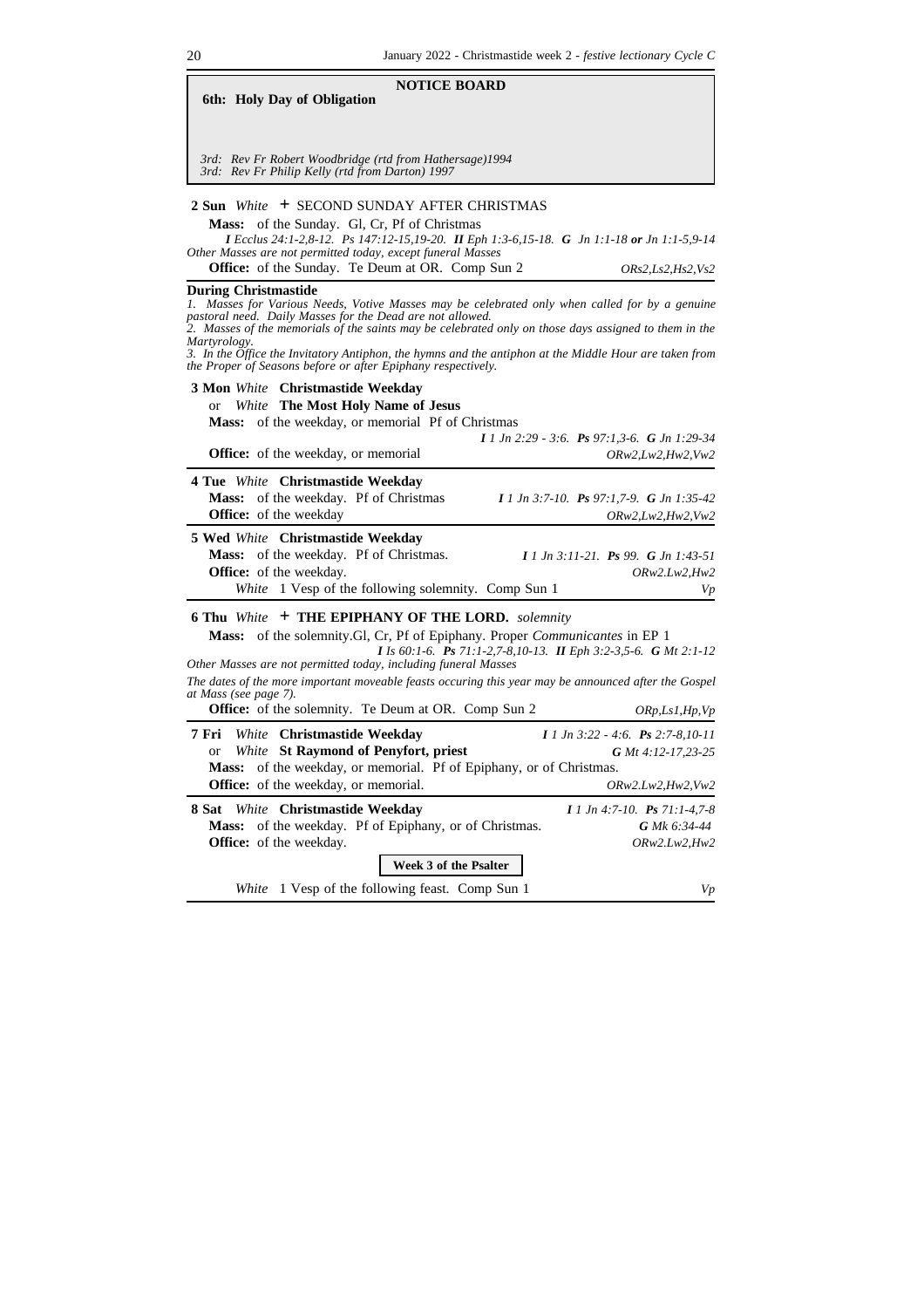**NOTICE BOARD 16th: Day of Prayer for Peace** (next week) **9 Sun** *White* **+** 3rd Sunday after Christmas THE BAPTISM OF THE LORD. *feast* **Mass:** of the feast. Gl, Cr, Pf of the Baptism of the Lord *I Is 42:1-4,6-7. Ps 28:1-4,9-10. II Acts 10:34-38 G Mt 3:13-17 or ad lib I Is 40:1-5,9-11. Ps 103:1-2,3-4,24-25,27-30. II Tit 2:11-14; 3:4-7 G Lk 3:15-16,21-22*

*Masses for the dead are not permitted today , except funeral Masses* **Office:** of the feast. Te Deum at OR. Comp Sun 2 *ORp,Ls1,Hs3,Vp*

Christmastide ends after Compline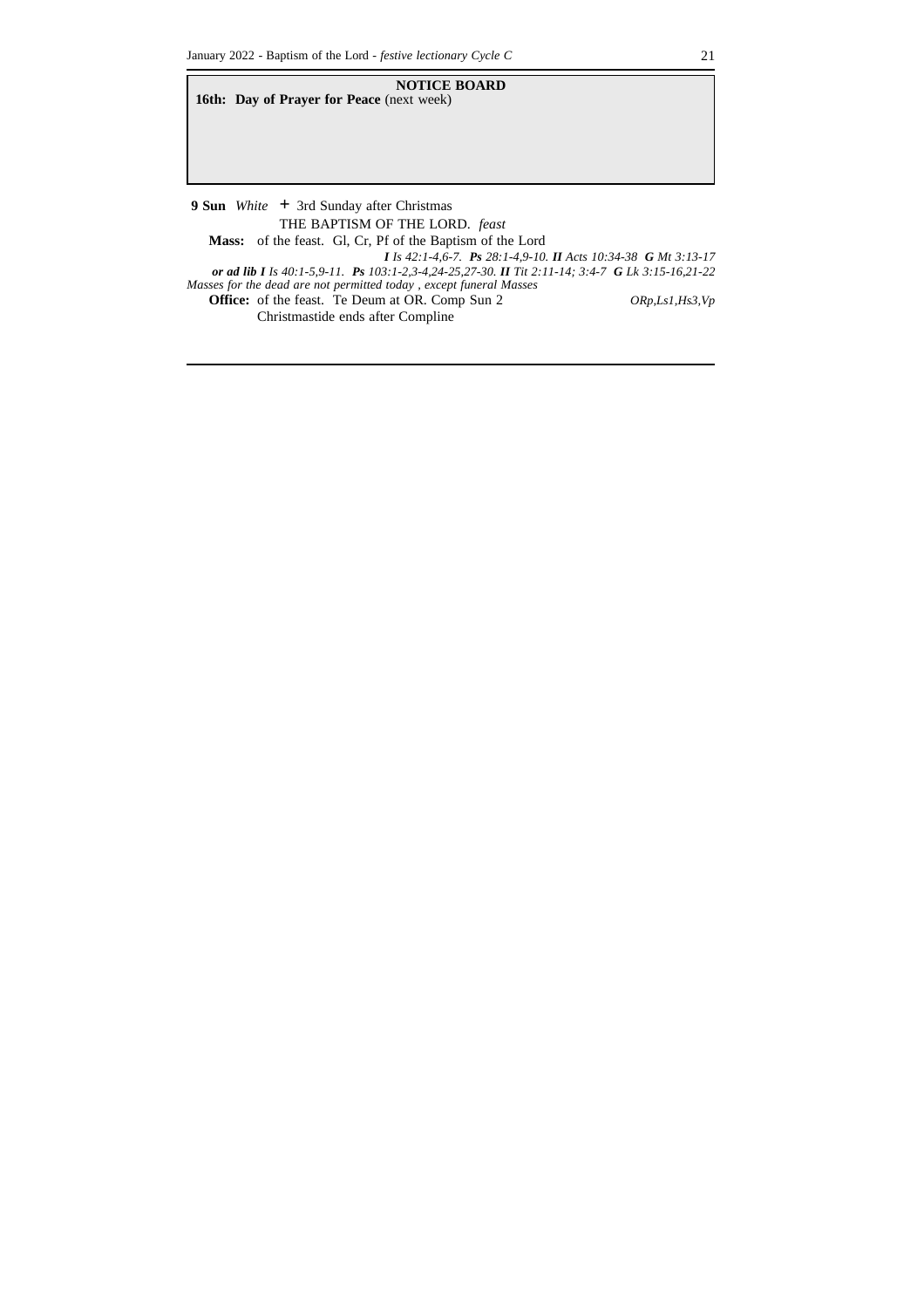#### **NOTICE BOARD**

*14th: Rev Fr Peter Hurley (Sheffield, St Patrick) 2015*

# **ORDINARY TIME OF THE YEAR** Week 1 of the Psalter

*No particular aspect of the mystery of Christ is celebrated during Ordinary Time; but rather the mystery of Christ in its fullness is recalled, and especially on Sundays*

#### **During Ordinary Time**

1. On weekdays the priest may choose Mass from one of the 34 Sundays in Ordinary Time or from the Prayers for Any Necessity. Or the Mass may be that of any saint inscribed in the Martyrology on that<br>day. Or one of the Masses for Any Necessity or Votive Masses may be chosen. Or any of the Masses for the Dead, mindful that the Daily Mass for the Dead may be celebrated only if it is indeed being applied *for the departed.*<br>2 *In Marchine* 

*2 In Masses celebrated with the people the priest should be concerned for their spiritual good, and neither frequently nor without good cause omit the readings assigned to the day in the Weekday Lectionary, so that the faithful may be better nourished from the table of God's Word*

3. For the same reason Masses for the Dead should not be celebrated too often since every Mass is offered for the living and the dead, and mention is made of the departed in every Eucharistic Prayer. *4. The colour of vestments at Votive Masses may be proper, or of the day, or of the season.*

| <b>10 Mon Green Weekday</b>                            |                                                       |
|--------------------------------------------------------|-------------------------------------------------------|
| Mass: ad lib                                           | 1 1 Sam 1:1-8. Ps 115:12-19. G Mk 1:14-20             |
| <b>Office:</b> of the weekday                          | ORw1, Lw1, Hw1, Vw1                                   |
| 11 Tue Green Weekday                                   |                                                       |
| <b>Mass:</b><br>ad lib                                 | I 1 Sam 1:9-20. Ps 1 Sam 2:1,4-8. G Mk 1:21-28        |
| Office: of the weekday                                 | ORw1, Lw1, Hw1, Vw1                                   |
| 12 Wed Green Weekday                                   |                                                       |
| White St Aelred of Rievaulx, abbot<br><b>or</b>        |                                                       |
| White St Benedict (Benet) Biscop, abbot<br>or          |                                                       |
| Mass:<br>ad lib                                        | I 1 Sam 3:1-10,19-20. Ps 39:2,5,7-10. G Mk 1:29-39    |
| <b>Office:</b> of the weekday, or one of the memorials | ORw1, Lw1, Hw1, Vw1                                   |
| 13 Thu Green Weekday                                   |                                                       |
| White St Hilary, bishop, doctor of the Church<br>or    |                                                       |
| ad lib<br><b>Mass:</b>                                 | I 1 Sam 4:1-11. Ps 43:10-11,14-15,24-25. G Mk 1:40-45 |
| <b>Office:</b> of the weekday. or memorial             | ORw1, Lw1, Hw1, Vw1                                   |
| 14 Fri Green Weekday                                   |                                                       |
| ad lib<br>Mass:                                        | I 1 Sam 8:4-7,10-22. Ps 88:16-19. G Mk 2:1-12         |
| <b>Office:</b> of the weekday                          | ORw1, Lw1, Hw1, Vw1                                   |
| 15 Sat Green Weekday                                   |                                                       |
| <b>White The Blessed Virgin Mary</b><br><b>or</b>      |                                                       |
| Mass:<br>ad lib                                        | I 1 Sam 9:1-4,17-19; 10:1 Ps 20:2-7. G Mk 2:13-17     |
| <b>Office:</b> of the weekday, or memorial             | ORw1, Lw1, Hw1                                        |
|                                                        | Week 2 of the Psalter                                 |
| Green 1 Vesp of the following Sunday. Comp Sun 1       | Vs2                                                   |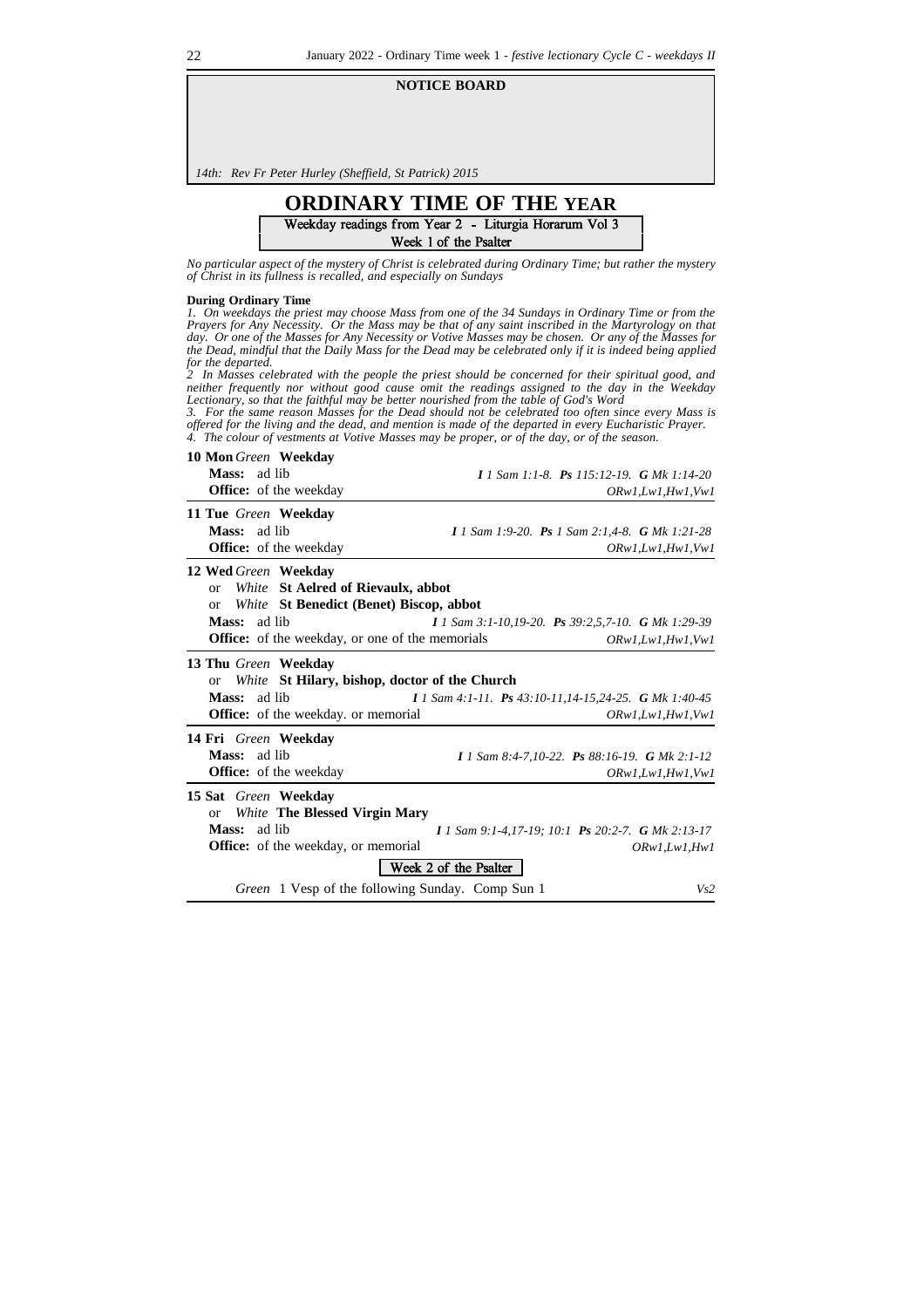| <b>NOTICE BOARD</b>                                                                                                                                                                                                                                                                                                                                                                                                                                                                    |
|----------------------------------------------------------------------------------------------------------------------------------------------------------------------------------------------------------------------------------------------------------------------------------------------------------------------------------------------------------------------------------------------------------------------------------------------------------------------------------------|
| 16th: Day of Prayer for Peace<br>18th: Octave of Prayer for Christian Unity begins (to 25th)<br>23rd: Sunday of the Word of God (next week)<br>Rev Emil Canon Putmann (rtd from Sheffield, Our Lady & St Thomas) 1991<br>20th: Anniversary:<br>Rev Fr James Kennedy (Doncaster, Our Lady of Perptual Help) 2011<br>20th: Anniversary:<br>Rev Fr John Collier SM (Sheffield, St Oswald) 2008<br>21st: Anniversary:<br>22nd: Anniversary:<br>Rev Fr Leo Zyerveld O Praem (Moorends) 1982 |
| 16 Sun Green + SECOND SUNDAY IN ORDINARY TIME<br>Mass: of the Sunday. Gl, Cr, Pf of Sun in Ord Time<br>I Is 62:1-5. Ps 95:1-3,7-10. II 1 Cor 12:4-11. G Jn 2:1-11                                                                                                                                                                                                                                                                                                                      |
| One Mass 'For the Unity of Christians' or 'For Peace and Justice' is permitted today<br>Other Masses are not permitted today, except funeral Masses<br><b>Office:</b> of the Sunday. Te Deum at OR. Comp Sun 2<br>ORS2, Ls2, Hs2, Vs2                                                                                                                                                                                                                                                  |
| 17 Mon White St Anthony of Egypt, abbot. memorial<br><b>Mass:</b> of the memorial.                                                                                                                                                                                                                                                                                                                                                                                                     |
| I II Sam 15:16-23. Ps 49:8-9,16-17,21,23. G Mk 2:18-22<br><b>Office:</b> of the memorial<br>ORw2, Lw2, Hw2, Vw2                                                                                                                                                                                                                                                                                                                                                                        |
| 18 Tue Green Weekday<br>Mass: ad lib<br><b>I</b> 1 Sam 16:1-13. <b>Ps</b> 88:20-22,27-28. <b>G</b> Mk 2:23-28<br><b>Office:</b> of the weekday<br>ORw2, Lw2, Hw2, Vw2                                                                                                                                                                                                                                                                                                                  |
| 19 Wed Green Weekday<br>White St Wulstan, bishop<br><sub>or</sub><br>Mass: ad lib<br>I 1 Sam 17:32-33,37,40-51 Ps 143:1-2,9-10. G Mk 3:1-6<br>Office: of the weekday, or memorial<br>ORw2, Lw2, Hw2, Vw2                                                                                                                                                                                                                                                                               |
| 20 Thu Green Weekday<br>Red<br>St Fabian, pope, martyr<br><b>or</b><br>Red<br><b>St Sebastian, martyr</b><br>$\alpha$<br>Mass: ad lib<br><b>I</b> 1 Sam 18:6-9; 19:1-7. <b>Ps</b> 55:2-3,9-14. <b>G</b> Mk 3:7-12<br><b>Office:</b> of the weekday, or one of the memorials<br>ORw2, Lw2, Hw2, Vw2                                                                                                                                                                                     |
| St Agnes, virgin, martyr. memorial<br>21 Fri Red<br>Mass: of the memorial.                                                                                                                                                                                                                                                                                                                                                                                                             |
| I 1 Sam 24:3-21. Ps 56:2-4,6,11. G Mk 3:13-19<br><b>Office:</b> of the memorial<br>ORw2, Lw2, Hw2, Vw2                                                                                                                                                                                                                                                                                                                                                                                 |
| 22 Sat Green Weekday<br>St Vincent, deacon, martyr<br>Red<br><b>or</b><br><b>White The Blessed Virgin Mary</b><br>or<br>Mass:<br>ad lib<br>I 2 Sam 1:1-4,11-12,17,19,23-27. Ps 79:2-3,5-7. G Mk 3:20-21<br>Office: of the weekday, or one of the memorials<br>ORw2, Lw2, Hw2<br>Week 3 of the Psalter                                                                                                                                                                                  |
| Green 1 Vesp of the following Sunday. Comp Sun 1<br>Vs3                                                                                                                                                                                                                                                                                                                                                                                                                                |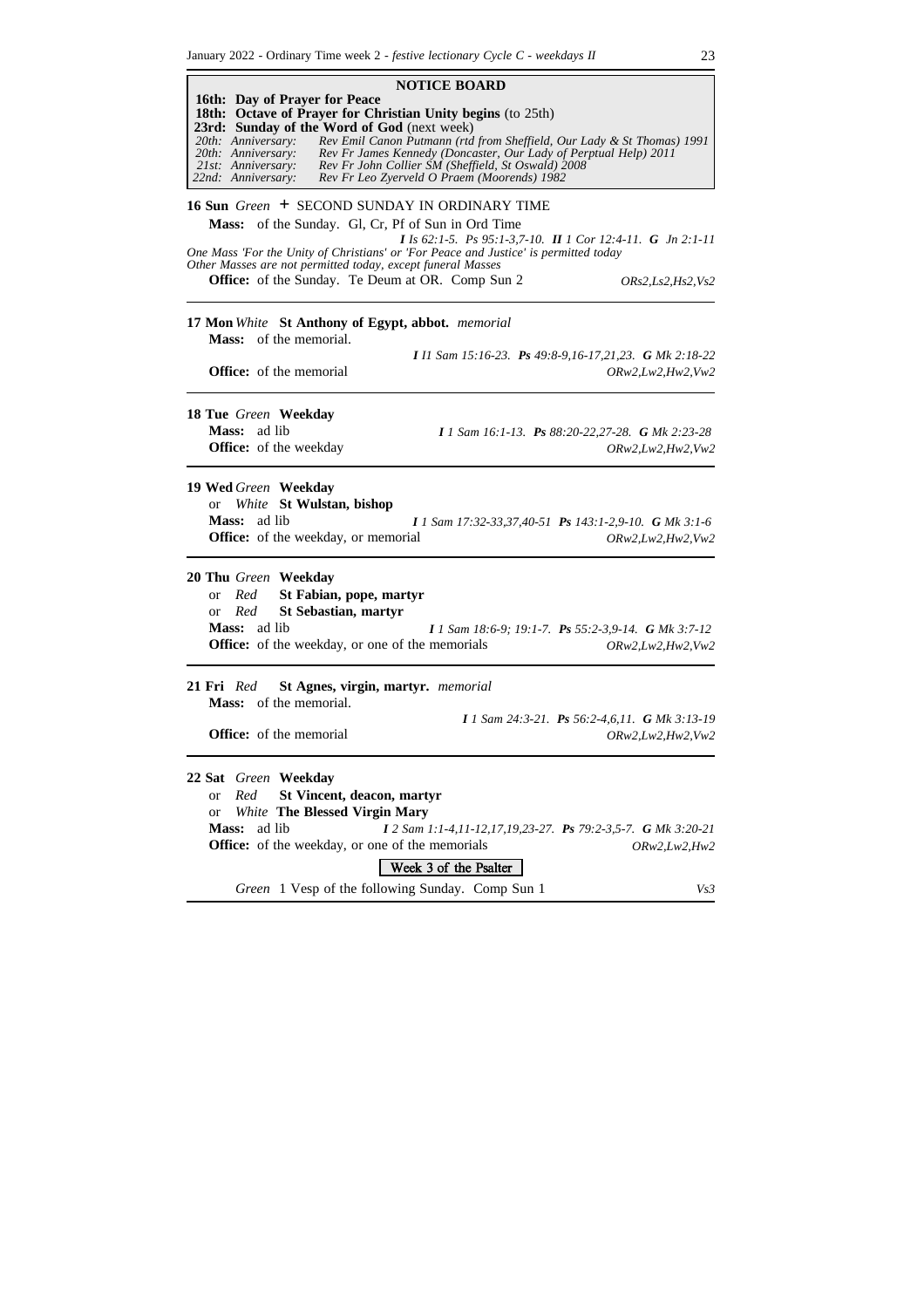| ~⊤<br>$\ldots$                                                                                                                                                                                                                                                                                                                                         |
|--------------------------------------------------------------------------------------------------------------------------------------------------------------------------------------------------------------------------------------------------------------------------------------------------------------------------------------------------------|
| <b>NOTICE BOARD</b><br>23rd: Sunday of the Word of God<br>27th: Holocaust Remembrance Day                                                                                                                                                                                                                                                              |
| 25th: Rev Fr Owen Brady (rtd from Hathersage) 2013<br>29th: Rev Fr William Kelly (rtd from Cudworth) 2002                                                                                                                                                                                                                                              |
| 23 Sun Green + THIRD SUNDAY IN ORDINARY TIME<br>Mass: of the Sunday. Gl, Cr, Pf of Sun in Ord Time<br>I Neh 8:2-6,8-10. Ps 18:8-10,15. II 1 Cor 12:12-30 or 1 Cor 12:12-14,27 G Lk 1:1-4; 4:14-21<br>Masses for the dead are not permitted today, except funeral Masses<br>Office: of the Sunday. Te Deum at OR. Comp Sun 2<br><i>ORs3,Ls3,Hs3,Vs3</i> |
| 24 Mon White St Francis de Sales, bishop, doctor of the Church. memorial<br><b>Mass:</b> of the memorial.<br>I 2 Sam 5:1-7,10 Ps 88:20-22,25-26. G Mk 3:22-30<br><b>Office:</b> of the memorial<br>ORw3, Lw3, Hw3, Vw3                                                                                                                                 |
| 25 Tue White THE CONVERSION OF ST PAUL, APOSTLE. feast<br>Mass: of the feast. Gl, Pf of apostles<br><b>I</b> Acts 22:3-16 or Acts 9:1-22. Ps 116. G Mk 16:15-18<br>Masses for the dead are not permitted, except funeral Masses<br><b>Office:</b> of the feast. Te Deum at OR<br>ORc, Ls1, Hw3, Vc                                                     |
| 26 Wed White Ss Timothy and Titus, bishops. memorial<br>Mass: Of the memorial. Proper readings. Pf of pastors<br>I 2 Tim 1:1-8 or Tit 1:1-5. Ps 95,1-3,7-8,10. G Lk 10:1-9<br><b>Office:</b> of the memorial. Proper ants at Ben and Mag<br>ORw3, Lw3, Hw3, Vw3                                                                                        |
| 27 Thu Green Weekday<br>White St Angela Merici, virgin<br><b>or</b><br>Mass: ad lib<br>I 2 Sam 7:18-19,24-29. Ps 131:1-5,11-14. G Mk 4:21-25<br><b>Office:</b> of the weekday, or memorial<br>ORw3, Lw3, Hw3, Vw3                                                                                                                                      |
| 28 Fri White St Thomas Aquinas, priest, doctor of the Church. memorial<br><b>Mass:</b> of the memorial.<br>I 2 Sam 11:1-10,13-17. Ps 50:3-7,10-11. G Mk 4:26-34<br><b>Office:</b> of the memorial<br>ORw2, Lw2, Hw2, Vw2                                                                                                                               |
| 29 Sat Green Weekday<br><b>White The Blessed Virgin Mary</b><br><b>or</b><br>Mass:<br>ad lib<br>I 2 Sam 12:1-7,10-17 Ps 50:12-17. G Mk 4:35-41<br><b>Office:</b> of the weekday, or memorial<br><i>ORw3,Lw3,Hw3</i><br>Week 4 of the Psalter<br>Green 1 Vesp of the following Sunday. Comp Sun 1<br>Vs4                                                |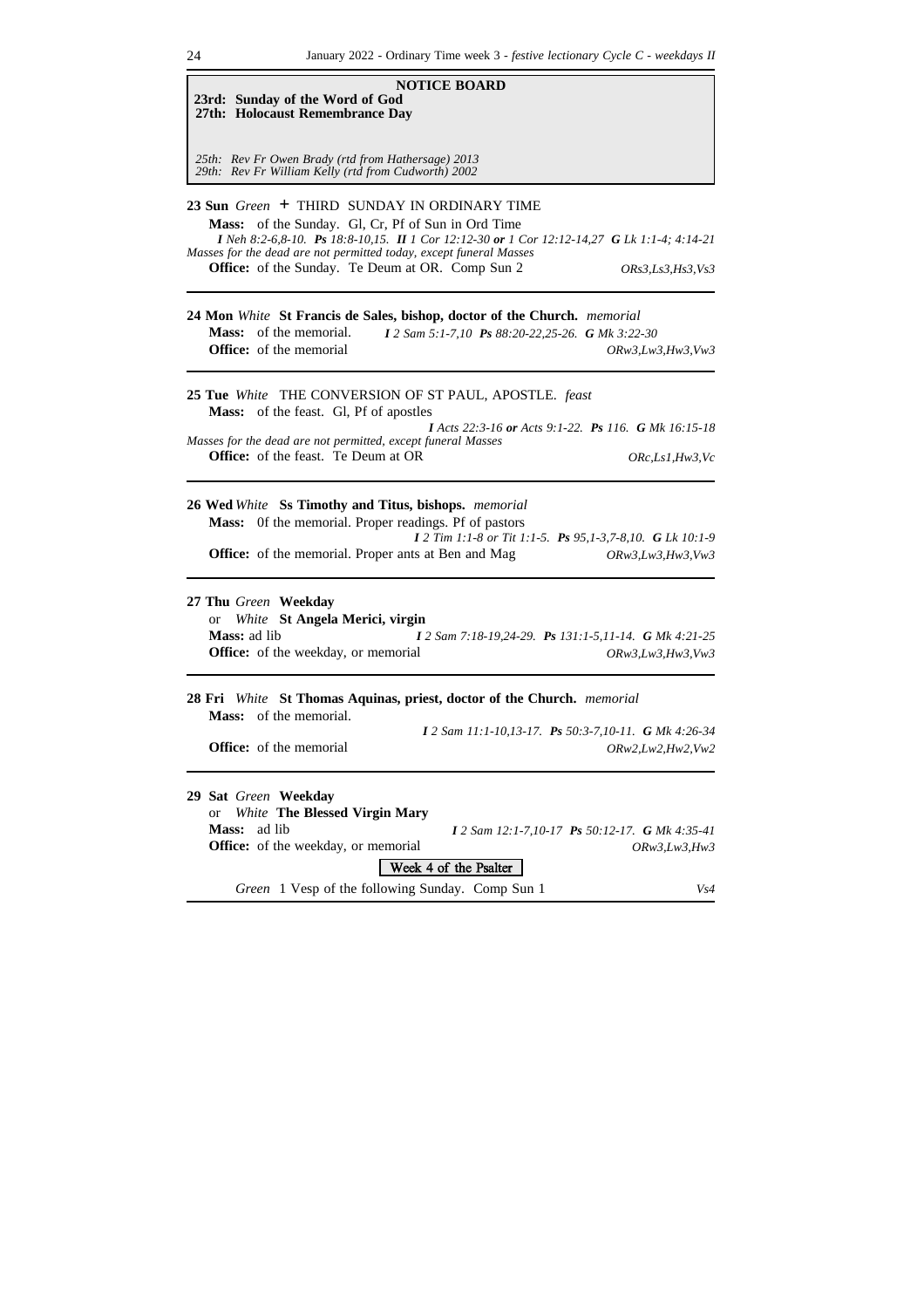| <b>NOTICE BOARD</b><br>2nd: World Day for Consecrated Life                                                                                                                                                                                                                                                                                                                                                                                                                                                                                                                                                                                                                                                                                                                                                                                                             |
|------------------------------------------------------------------------------------------------------------------------------------------------------------------------------------------------------------------------------------------------------------------------------------------------------------------------------------------------------------------------------------------------------------------------------------------------------------------------------------------------------------------------------------------------------------------------------------------------------------------------------------------------------------------------------------------------------------------------------------------------------------------------------------------------------------------------------------------------------------------------|
| 30th: Rev Fr Charles William Hadfield (rtd from Wombwell) 1990                                                                                                                                                                                                                                                                                                                                                                                                                                                                                                                                                                                                                                                                                                                                                                                                         |
| 30 Sun Green + FOURTH SUNDAY IN ORDINARY TIME<br>Mass: of the Sunday. Gl, Cr, Pf of Sun in Ord Time<br>I Jer 1:4-5,17-19. Ps 70:1-6,15,17. II 1 Cor 12:31 - 13:13 or 1 Cor 13:4-13 G Lk 4:21-30<br>Masses for the dead are not permitted today, except funeral Masses<br>Office: of the Sunday. Te Deum at OR. Comp Sun 2<br>ORs4, Ls4, Hs4, Vs4                                                                                                                                                                                                                                                                                                                                                                                                                                                                                                                       |
| 31 Mon White St John Bosco. priest. memorial<br><b>Mass:</b> of the memorial.                                                                                                                                                                                                                                                                                                                                                                                                                                                                                                                                                                                                                                                                                                                                                                                          |
| I 2 Sam 15:13-14,30; 16:5-13. Ps 3:2-8. G Mk 5:1-20<br><b>Office:</b> of the weekday<br>ORw4, Lw4, Hw4, Vw4                                                                                                                                                                                                                                                                                                                                                                                                                                                                                                                                                                                                                                                                                                                                                            |
| <b>FEBRUARY 2022</b><br>Devotion: The Holy Trinity                                                                                                                                                                                                                                                                                                                                                                                                                                                                                                                                                                                                                                                                                                                                                                                                                     |
| 1 Tue Green Weekday<br>Mass: ad lib.<br>I 2 Sam 18:9-10,14,24-25,30 - 19:3. Ps 85:1-6. G Mk 5:21-43<br><b>Office:</b> of the weekday<br>ORw4, Lw4, Hw4, Vw4                                                                                                                                                                                                                                                                                                                                                                                                                                                                                                                                                                                                                                                                                                            |
| <b>Mass:</b> of the feast. Gl, Pf of Presentation<br><b>I</b> Mal 3:1-4. or <b>II</b> Heb 2:14-18. <b>Ps</b> 23:7-10. <b>G</b> Lk 2:22-40 or Lk 2:22-32<br>Candles are distributed before being blessed and are lit while the antiphon Behold, our Lord will come<br>with power or a suitable hymn is sung. After the blessing, the procession or solemn entry into the<br>church takes place as in the Missal, and the entry antiphon or an appropriate hymn is sung. On<br>reaching the sanctuary the <b>Gloria</b> is sung or said. For the procession the celebrant may wear a cope or<br>Masses for the dead are not permitted, except funeral Masses<br>a chasuble.<br><b>Office:</b> of the feast. Te Deum at OR<br>ORp, Ls1, Hwx, Vp<br>Traditionally the antiphon Ave Regina Caelorum is sung (said) after Compline from tonight until the<br>Easter Triduum. |
| 3 Thu Green Weekday<br>St Blaise, bishop, martyr<br>Red<br>or<br>White St Ansgar, bishop<br><b>or</b><br><b>Mass:</b><br>ad lib<br>I 1 Kgs 2:1-4,10-12. Ps 1 Chron 29:10-12. G Mk 6:7-13<br><b>Office:</b> of the weekday, or one of the memorials<br>ORw4, Lw4, Hw4, Vw4                                                                                                                                                                                                                                                                                                                                                                                                                                                                                                                                                                                              |
| 4 Fri White St Gilbert of Sempringham, abbot. memorial<br>[First Friday]                                                                                                                                                                                                                                                                                                                                                                                                                                                                                                                                                                                                                                                                                                                                                                                               |
| <b>Mass:</b> of the memorial.<br>I Ecclus 47:2-11. Ps 17:31,47,50-51. G Mk 6:14-29<br>Office: of the memorial<br>ORw4,Lw4,Hw4,Vw4                                                                                                                                                                                                                                                                                                                                                                                                                                                                                                                                                                                                                                                                                                                                      |
| 5 Sat<br>Red<br>St Agatha, virgin, martyr. memorial<br>of the memorial.<br><b>Mass:</b><br>I 1 Kgs 3:4-13. Ps 118:9-14. G Mk 6:30-34<br><b>Office:</b> of the memorial. Proper ant at Ben<br><i>ORw4,Lw4,Hw4</i><br>Week 1 of the Psalter                                                                                                                                                                                                                                                                                                                                                                                                                                                                                                                                                                                                                              |
| Green 1 Vesp of the following Sunday. Comp Sun 1<br>Vs 1                                                                                                                                                                                                                                                                                                                                                                                                                                                                                                                                                                                                                                                                                                                                                                                                               |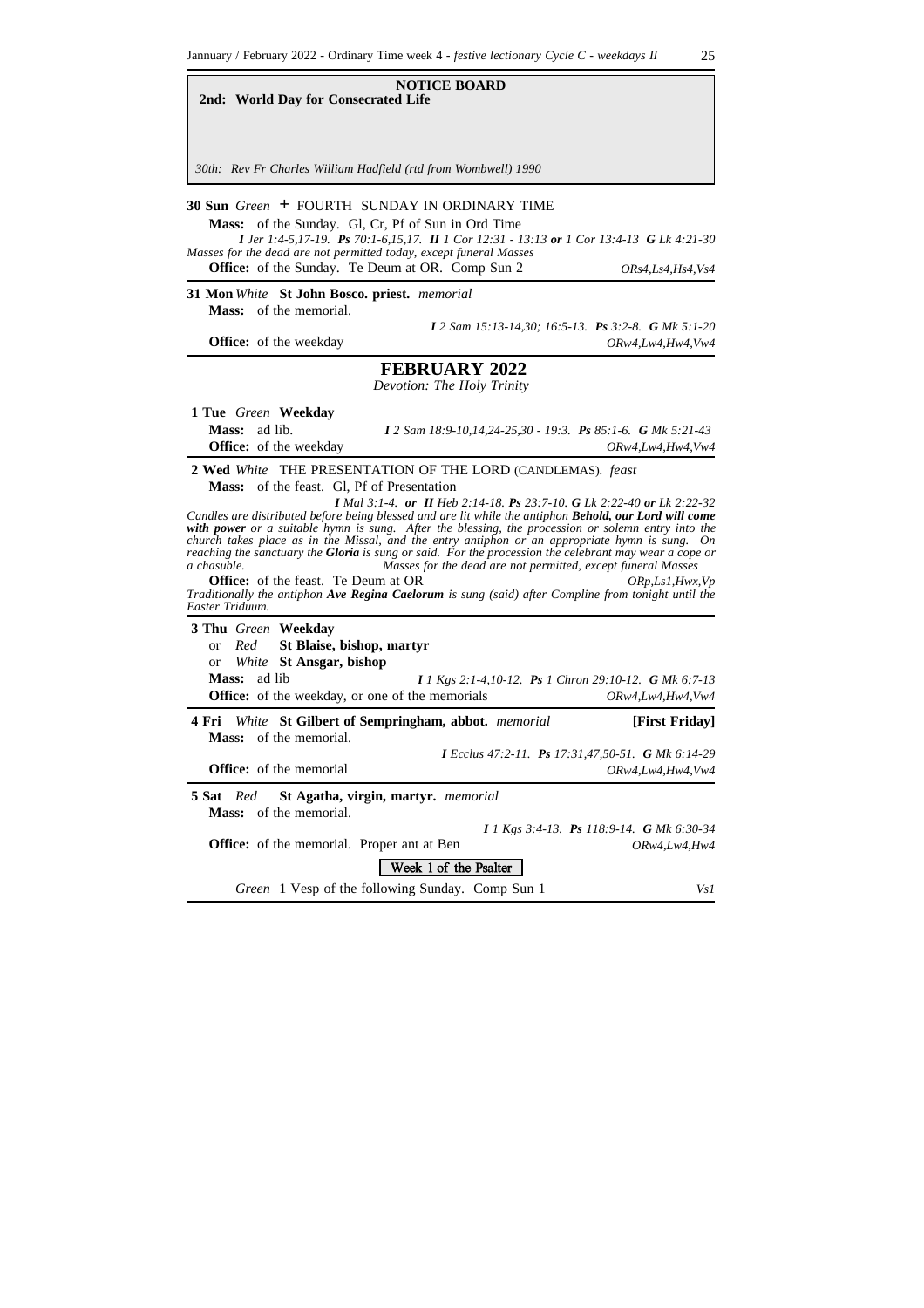| <b>NOTICE BOARD</b>                                                                                                                                                                                                                                              |                                                                      |
|------------------------------------------------------------------------------------------------------------------------------------------------------------------------------------------------------------------------------------------------------------------|----------------------------------------------------------------------|
| 8th: Day for Victims of Trafficking<br><b>8th: Priests' Deanery Conferences</b><br>11th: World Day for the Sick                                                                                                                                                  |                                                                      |
| 13th: Racial Justice Sunday (next week - special collection)                                                                                                                                                                                                     |                                                                      |
| 8th: Rev Fr Kevin O'Hagan CM (Sheffield, Holy Family) 1990                                                                                                                                                                                                       |                                                                      |
| 6 Sun Green + FIFTH SUNDAY IN ORDINARY TIME<br>of the Sunday. Gl, Cr, Pf of Sun in Ord Time<br><b>Mass:</b><br>I Is 6:1-8. Ps 137:1-5,7-8. II 1 Cor 15:1-11 or 1 Cor 15:3-8,11 G Lk 5:1-11<br>Masses for the dead are not permitted today, except funeral Masses |                                                                      |
| Office: of the Sunday. Te Deum at OR. Comp Sun 2                                                                                                                                                                                                                 | ORs1, Ls1, Hs1, Vs1                                                  |
| 7 Mon Green Weekday<br>Mass: ad lib.<br>Office: of the weekday                                                                                                                                                                                                   | I 1 Kgs 8:1-7,9-13. Ps 131:6-10. G Mk 6:53-56<br>ORw1, Lw1, Hw1, Vw1 |
| 8 Tue Green Weekday<br>White St Jerome Emiliani (proper ants at Ben and Mag)<br><b>or</b><br>or White St Josephine Bakhita, virgin<br>Mass: ad lib.<br>I 1Kgs 8:22-23,27-30. Ps 83:3-5,10-11. G Mk 7:1-13<br>Office: of the weekday, or one of the memorials     | ORw1, Lw1, Hw1, Vw1                                                  |
| 9 Wed Green Weekday<br>Mass: ad lib.<br>I 1 Kgs 10:1-10. Ps 36:5-6,30-31,39-40. G Mk 7:14-23<br>Office: of the weekday                                                                                                                                           | ORw1, Lw1, Hw1, Vw1                                                  |
| 10 Thu White St Scholastica, virgin. memorial<br><b>Mass:</b> of the memorial. Pf of virgins<br>I 1 Kgs 11:4-13. Ps 105:3-4,35-37,40. G Mk 7:24-30<br><b>Office:</b> of the memorial. Proper ants at Ben and Mag                                                 | ORw1, Lw1, Hw1, Vw1                                                  |
| 11 Fri White Our Lady of Lourdes. memorial<br>Mass: of the memorial. Pf of the BVM (and on the feast day)<br>I 1 Kgs 11:29-32; 12:19. Ps 80:10-15. G Mk 7:31-37<br><b>Office:</b> of the memorial. Proper ants at Ben and Mag                                    | ORw1, Lw1, Hw1, Vw1                                                  |
| 12 Sat Green Weekday<br><b>White The Blessed Virgin Mary</b><br><b>or</b><br>Mass:<br>ad lib.<br>I 1 Kgs 12:26-32; 13:33-34. Ps 105:6-7,19-22. G Mk 8:1-10<br><b>Office:</b> of the weekday, or memorial<br>Week 2 of the Psalter                                | ORw1, Lw1, Hw1                                                       |
| Green 1 Vesp of the following Sunday. Comp Sun 1                                                                                                                                                                                                                 | Vs2                                                                  |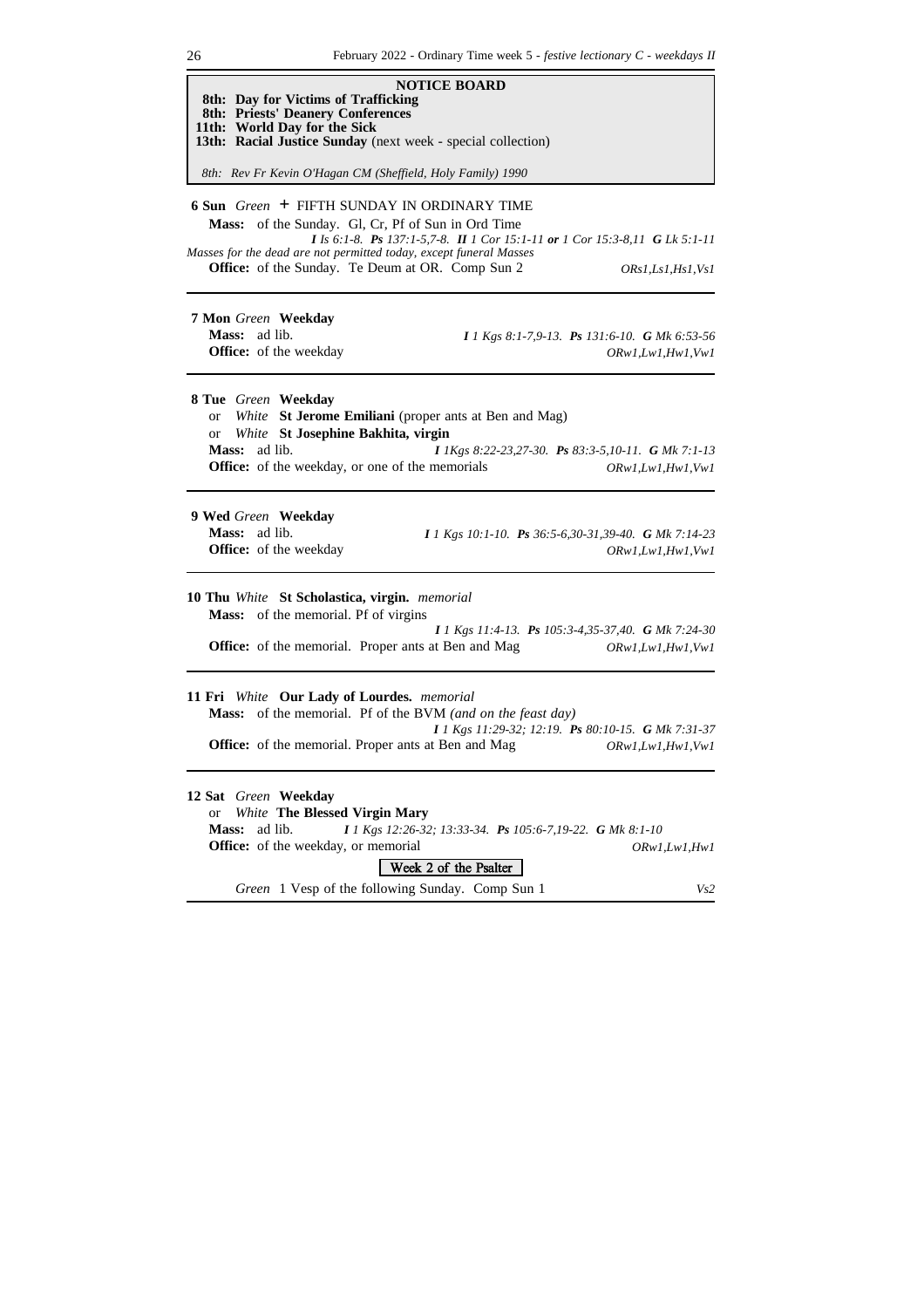**NOTICE BOARD 13th: Racial Justice Sunday** (special collection) *16th: Anniversary: Rev Fr Joseph Carroll CSSp (Rotherham. Forty Martyrs) 2005 16th: Anniversary: Rev Fr Michael Killeen (rtd from Shefield, St Francis of Assisi) 2012 18th: Anniversary: Rev Fr Peter Knott SJ (Mount St Mary's College) 2016* **13 Sun** *Green* **+** SIXTH SUNDAY IN ORDINARY TIME **Mass:** of the Sunday. Gl, Cr, Pf of Sun in Ord Time *I Jer 17:5-8. Ps 1:1-4,6. II 1 Cor 15:12,16-20. G Lk 6:17,20-26 Masses for the dead are not permitted today, except funeral Masses* **Office:** of the Sunday. Te Deum at OR. Comp Sun 2 *ORs2,Ls2,Hs2,Vs2* **14 Mon** *White* SS CYRIL, MONK, AND METHODIUS, BISHOP. *feast* PATRONS OF EUROPE **Mass:** of the feast. Gl, Pf of pastors *I Acts 13:46-49. Ps 116. G Lk 10:1-9 Masses for the dead are not permitted, except funeral Masses* **Office:** of the feast. Te Deum at OR *ORc,Ls1,Hw2,Vc* **15 Tue** *Green* **Weekday Mass:** ad lib. *I Jas 1:12-18. Ps 93:12-15,18-19. G Mk 8:14-21* **Office:** of the weekday *ORw2,Lw2,Hw2,Vw2* **16 Wed** *Green* **Weekday Mass:** ad lib. *I Jas 1:19-27. Ps 14:2-5. G Mk 8:22-26* **Office:** of the weekday *ORw2,Lw2,Hw2,Vw2* **17 Thu** *Red* B WILLIAM RICHARDSON [ANDERSON], PRIEST, MARTYR. *feast* **Mass:** of the feast from the Common of Martyrs. Gl, Pf of martyrs<br>Readings from the Common of Martyrs suggested: *I Rom 8:31-38 Ps* 123:2 *Readings from the Common of Martyrs* **suggested:** *I Rom 8:31-38 Ps 123:2-5,7-8 G Jn 12:24-26 Masses for the dead are not permitted, except funeral Mass* **Office:** of the feast. Te Deum at OR *ORc,Ls1,Hw2,Vc* **18 Fri** *Green* **Weekday Mass:** ad lib. *I Jas 2:14-24,26. Ps 111:1-6. G Mk 8:34 - 9:1* **Office:** of the weekday *ORw2,Lw2,Hw2,Vw2* **19 Sat** *Green* **Weekday** or *White* **The Blessed Virgin Mary Mass:** ad lib. *I Jas 3:1-10. Ps 11:2-5,7-8. G Mk 9:2-13* **Office:** of the weekday, or memorial *ORw2,Lw2,Hw2* Week 3 of the Psalter *Green* 1 Vesp of the following Sunday. Comp Sun 1 *Vs3*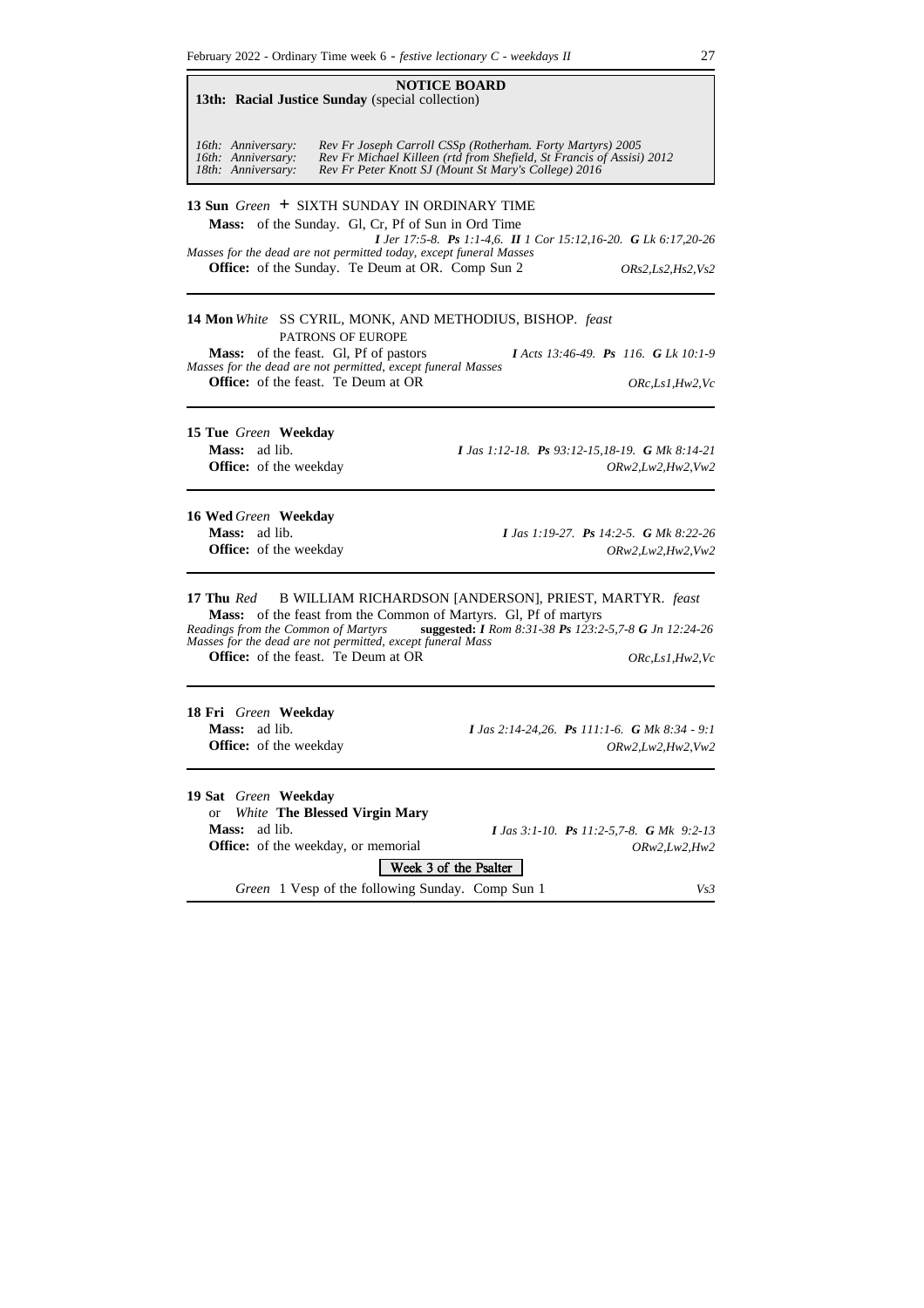| <b>NOTICE BOARD</b><br>27th: Day for the Unemployed (next week - collction for Caritas Hallam)                                                                                                             |                                                                                      |
|------------------------------------------------------------------------------------------------------------------------------------------------------------------------------------------------------------|--------------------------------------------------------------------------------------|
| Rev Fr Chrisopher O'Brien (Oldcotes) 1982<br>21st: Anniversary:<br>22nd: Anniversary:<br>Rev Fr Edward Geaney (rtd from Bentley) 2001<br>25th: Anniversary:                                                | Rev Fr Hubert Owen Bamber SJ (Mount St Mary's College) 1992                          |
| 20 Sun Green + SEVENTH SUNDAY IN ORDINARY TIME                                                                                                                                                             |                                                                                      |
| Mass: of the Sunday. Gl, Cr, Pf of Sun in Ord Time                                                                                                                                                         | I 1 Sam 26:2,7-9,12-13,22-23. Ps 102:1-4,8,10,12-13. II 1 Cor 15:45-49. G Lk 6:27-38 |
| Masses for the dead are not permitted today, except funeral Masses<br>Office: of the Sunday. Te Deum at OR. Comp Sun 2                                                                                     | <i>ORs3,Ls3,Hs3,Vs3</i>                                                              |
| 21 Mon Green Weekday<br>White St Peter Damian, bishop, doctor of the Church.<br><sub>or</sub>                                                                                                              |                                                                                      |
| <b>Mass:</b> ad lib                                                                                                                                                                                        | I Jas 3:13-18. Ps 18:8-10,15. G Mk 9:14-29                                           |
| <b>Office:</b> of the weekday, or memorial                                                                                                                                                                 | ORw3, Lw3, Hw3, Vw3                                                                  |
| 22 Tue White THE CHAIR OF ST PETER, APOSTLE. feast<br>Mass: of the feast. Gl, Pf of Apostles<br>Masses for the dead are not permitted, except funeral Masses<br><b>Office:</b> of the feast. Te Deum at OR | $I$ 1 Pt 5:1-4. Ps 22. G Mt 16:13-19<br>ORc, Ls1, Hw3, Vc                            |
| St Polycarp, bishop, martyr. memorial<br>23 Wed Red<br>Mass: of the memorial<br>Office: of the memorial. Proper ants at Ben and Mag                                                                        | I Jas 4:13-17. Ps 48:2-3,6-11. G Mk 9:38-40<br>ORw3, Lw3, Hw3, Vw3                   |
| 24 Thu Green Weekday                                                                                                                                                                                       |                                                                                      |
| Mass: ad lib<br><b>Office:</b> of the weekday                                                                                                                                                              | <b>I</b> Jas 5:1-6. <b>Ps</b> 48:14-20. <b>G</b> Mk 9:41-50<br>ORw3, Lw3, Hw3, Vw3   |
| 25 Fri Green Weekday<br>White St Ethelbert of Kent<br>$\alpha$<br>Mass: ad lib<br><b>Office:</b> of the weekday, or memorial                                                                               | I Jas 5:9-12. Ps $102:1-4,8-9,11-12$ . G Mk $10:1-12$<br>ORw3, Lw3, Hw3, Vw3         |
| 26 Sat Green Weekday<br><b>White The Blessed Virgin Mary</b><br><b>or</b><br>ad lib<br><b>Mass:</b><br><b>Office:</b> of the weekday, or memorial<br>Week 4 of the Psalter                                 | I Jas 5:13-20. Ps 140:1-3,8. G Mk 10:13-16<br>ORw3, Lw3, Hw3                         |
| Green 1 Vesp of the following Sunday. Comp Sun 1                                                                                                                                                           | Vs4                                                                                  |
|                                                                                                                                                                                                            |                                                                                      |